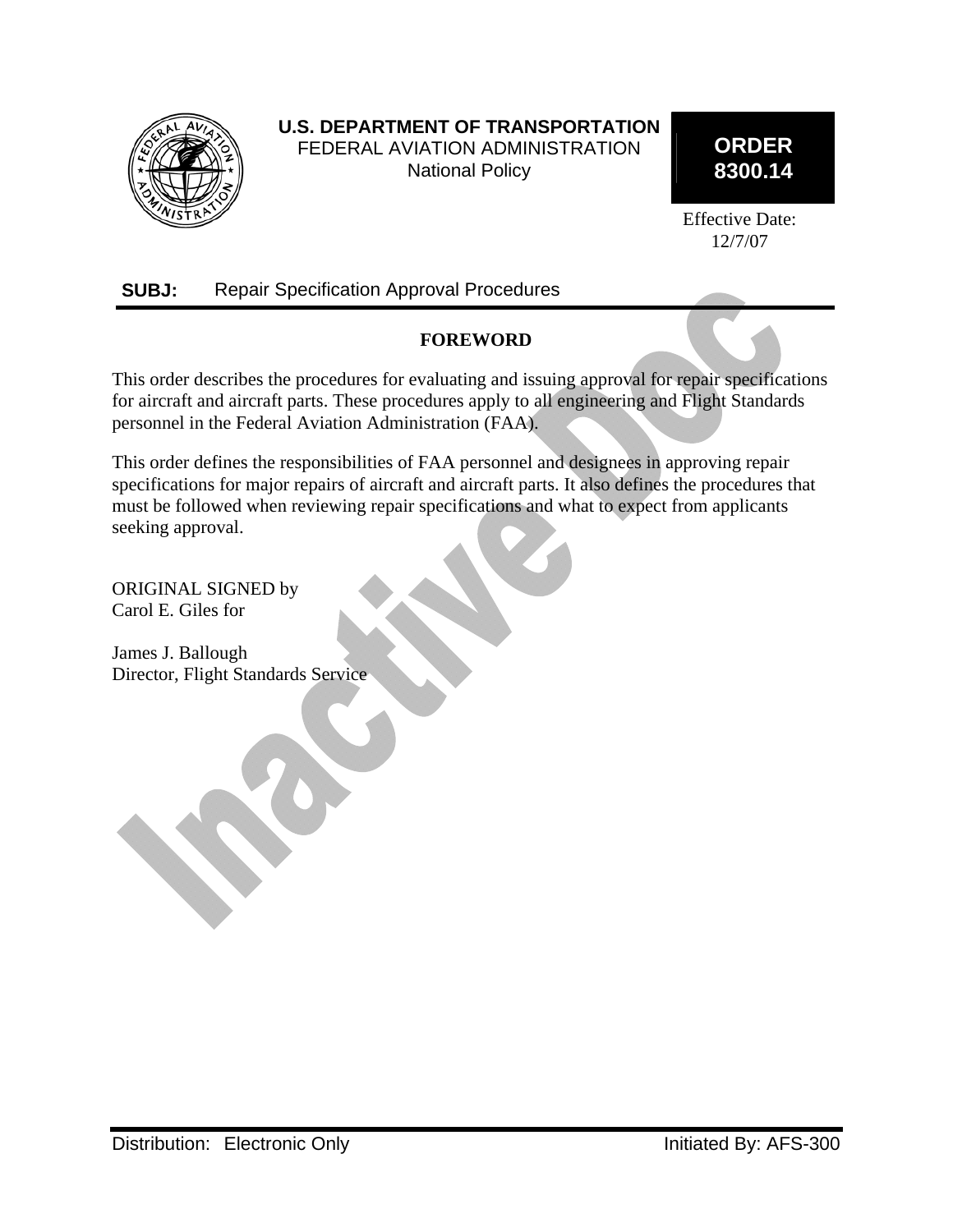# **CONTENTS**

|    | Paragraph                                                                      | Page |
|----|--------------------------------------------------------------------------------|------|
|    |                                                                                |      |
|    |                                                                                |      |
| 2. |                                                                                |      |
| 3. |                                                                                |      |
| 4. |                                                                                |      |
| 5. |                                                                                |      |
| 6. |                                                                                |      |
| 7. |                                                                                |      |
| 8. | The Difference Between a Repair Specification and a Process Specification 1-3  |      |
| 9. |                                                                                |      |
|    |                                                                                |      |
|    |                                                                                |      |
|    |                                                                                |      |
|    |                                                                                |      |
|    |                                                                                |      |
|    |                                                                                |      |
|    |                                                                                |      |
|    |                                                                                |      |
|    |                                                                                |      |
|    | Chapter 2. Flight Standards Certificate-Holding District Office (FSDO/CMO/IFO) |      |
|    |                                                                                |      |
| 1. | General Responsibilities. Manual Manual Manual Manual Manual Manual Manual 2-1 |      |
| 2. |                                                                                |      |
| 3. | Provide Guidance to Applicant When Applicant Requests to Use a Repair          |      |
|    |                                                                                |      |
| 4. |                                                                                |      |
| 5. |                                                                                |      |
| 6. |                                                                                |      |
| 7. |                                                                                |      |
| 8. |                                                                                |      |
| 9. |                                                                                |      |
|    |                                                                                |      |
|    |                                                                                |      |
|    |                                                                                |      |
| 1. |                                                                                |      |
| 2. |                                                                                |      |
| 3. |                                                                                |      |
| 4. | Approve or Disapprove Substantiating Data and Notify the FSDO/CMO/IFO  3-5     |      |
| 5. |                                                                                |      |
|    |                                                                                |      |
|    |                                                                                |      |
| 1. |                                                                                |      |
| 2. |                                                                                |      |
| 3. |                                                                                |      |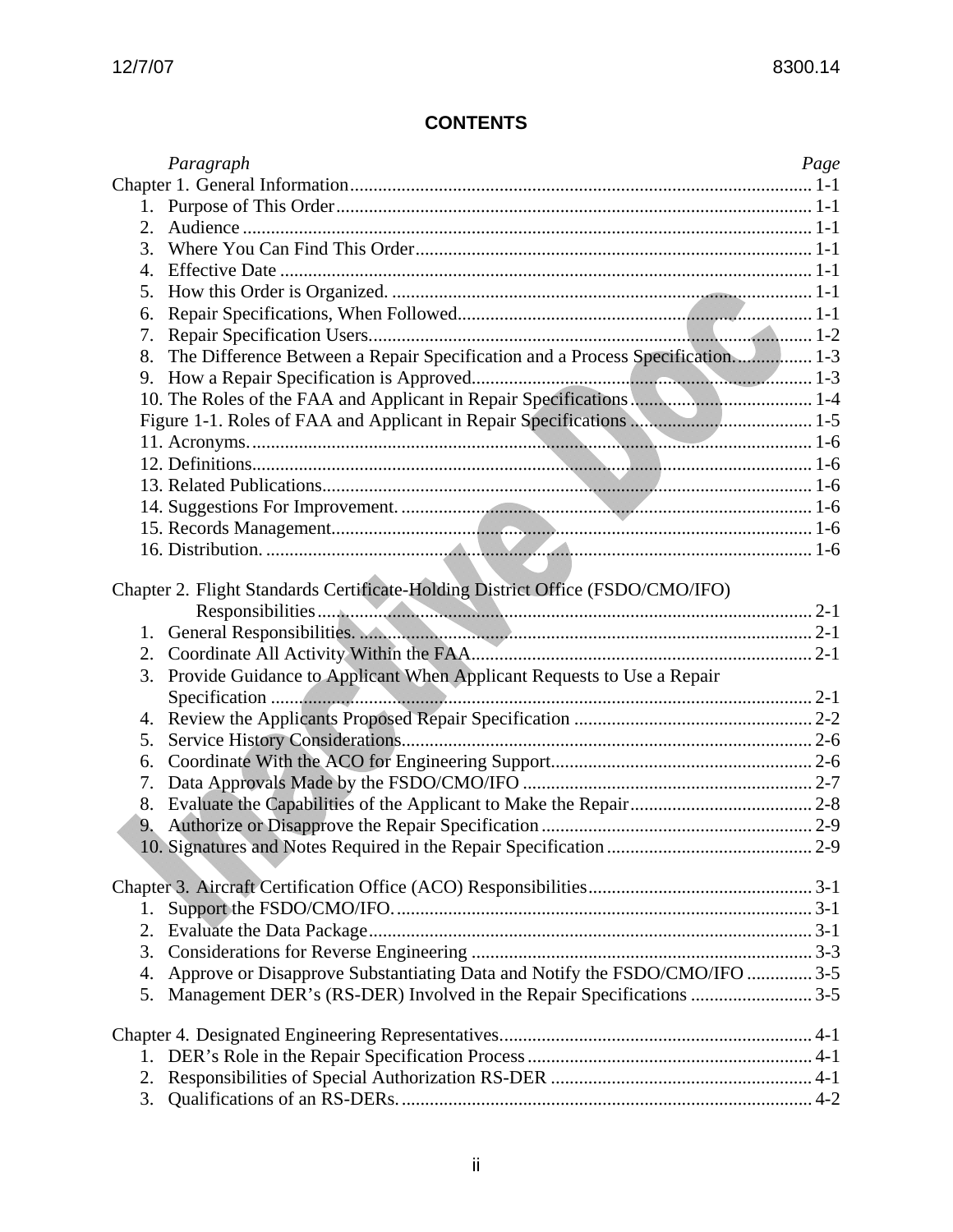RECEPT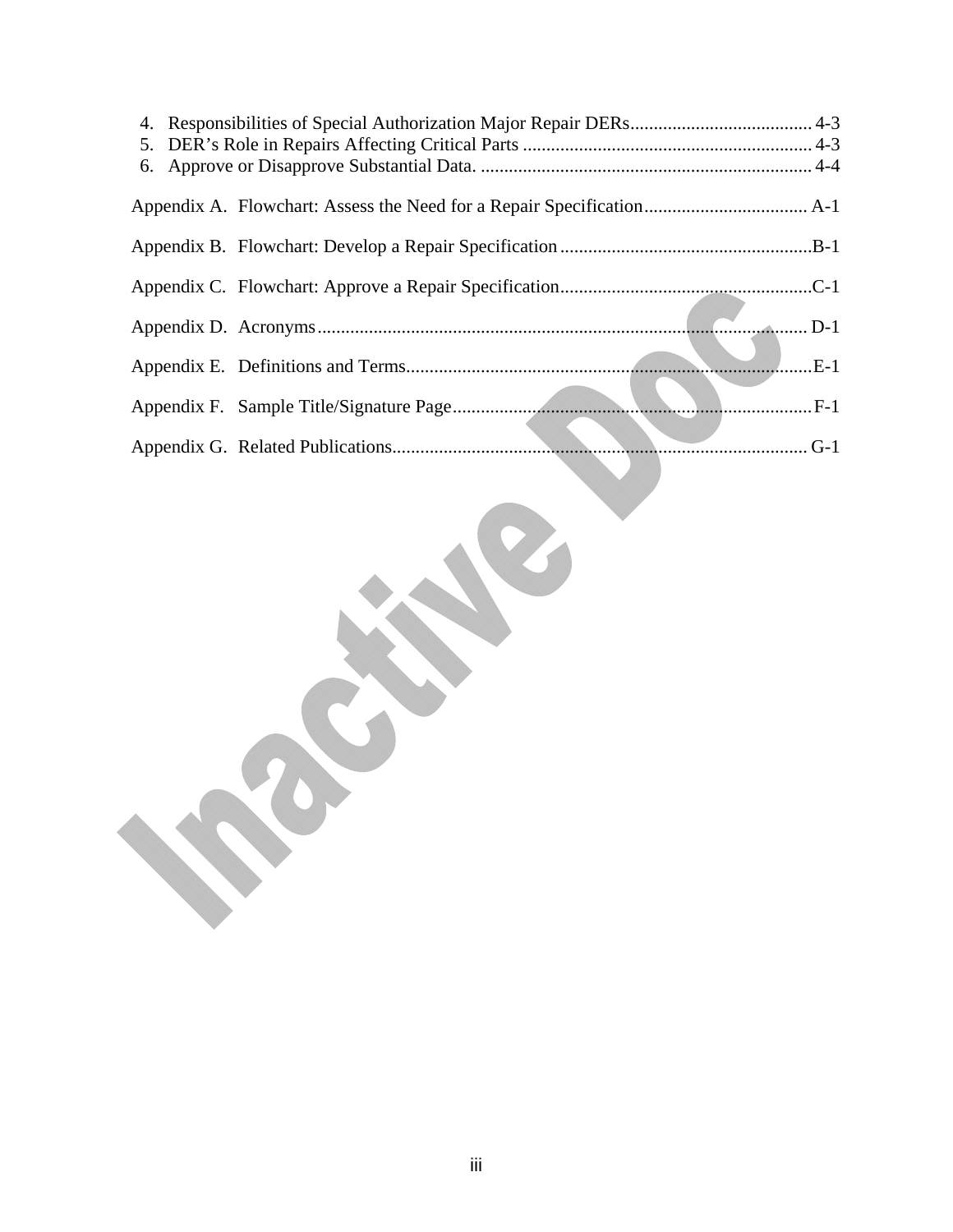# **Chapter 1. General Information**

**1. Purpose of This Order.** This order defines the responsibilities of Federal Aviation Administration (FAA) personnel and designees in approving repair specifications for major repairs of aircraft and aircraft parts. It also defines the procedures that must be followed when reviewing repair specifications and what to expect from applicants seeking authorization.

**2. Audience.** FAA Flight Standards Service and Aircraft Certification Service personnel, FAA designees authorized to approve data as required by Title 14 of the Code of Federal Regulations (14 CFR) parts 121, 135 and 145, §§ 121.379(b), 135.437(b), and 145.201(c)(2), and all industry personnel applying for repair specification authorization.

**3. Where You Can Find This Order.** This order may be accessed through Flight Standards Information Management System (FSIMS) at http://fsims.avs.faa.gov. Operators and the public can find this order at http://fsims.faa.gov.

**4. Effective Date.** This order is effective on April 1, 2008.

**5. How This Order is Organized.** In general, this order is organized by the responsibilities for repair specifications held by the Flight Standards District Office/certificate management office/International Field Office (FSDO/CMO/IFO), the Aircraft Certificate Office (ACO), and Designated Engineering Representatives (DER). The overall flow for how repair specifications are created is separated into three areas:

- **a.** Assessing the need for a repair specification (see Appendix A).
- **b.** Developing a repair specification (see Appendix B).
- **c.** Approving repair specification data (see Appendix C).

### **6. Repair Specifications, When Followed:**

- **a.** Explains:
	- (1) What a specific repair does,
	- (2) When the repair is appropriate,
	- (3) How the repair will be done,
	- (4) How the repair is substantiated,
	- (5) How the repair will be inspected,
	- (6) How the repair must be maintained, and
	- (7) How the repair specification will be kept up to date.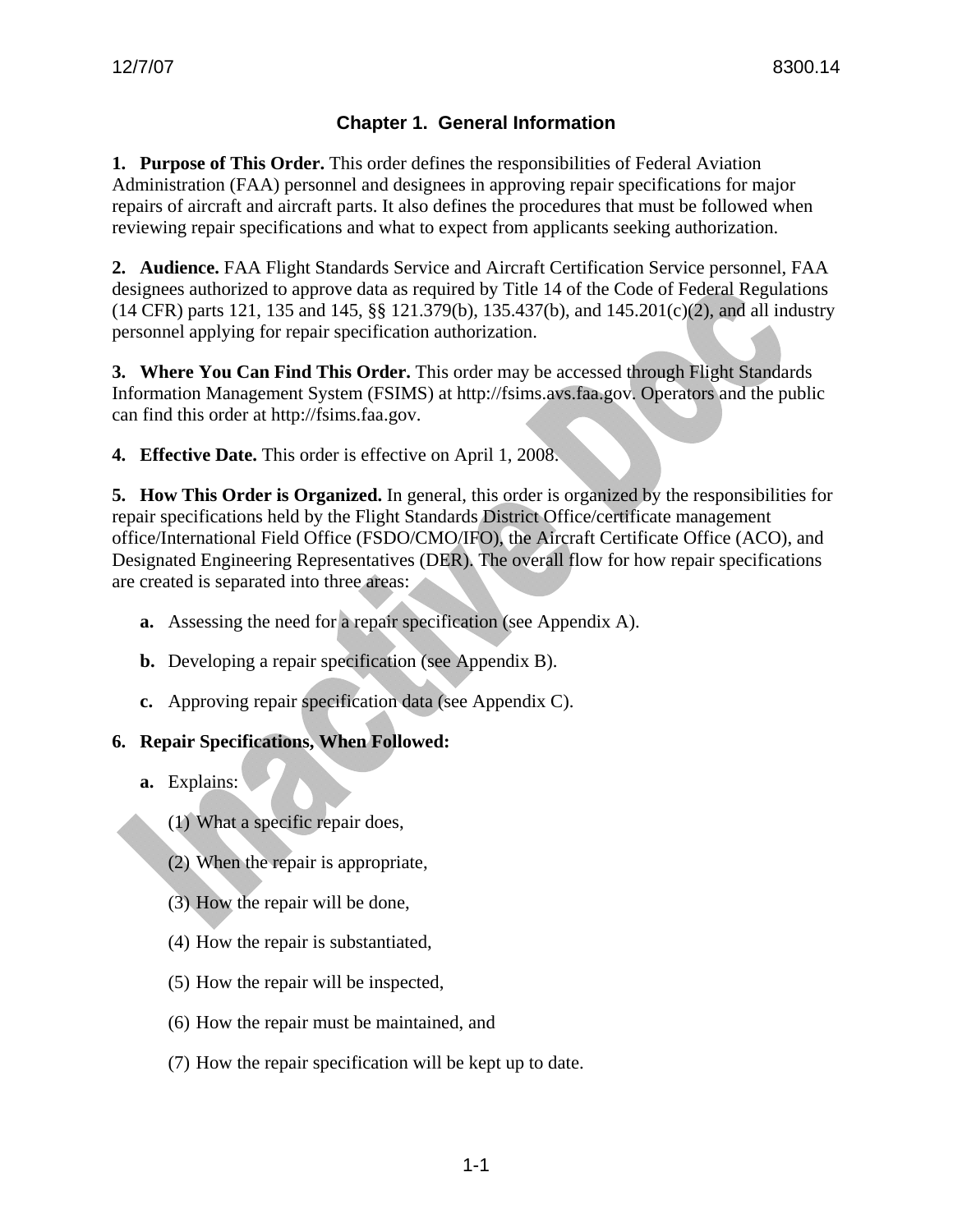**b.** Results in an end state that can be evaluated to show compliance to the applicable airworthiness standards.

**c.** Provides the substantiating data for use in approving the aircraft or product for return to service.

**d.** Is a procedure not listed in the current manufacturer's maintenance manual, Instructions for Continued Airworthiness (ICA) or an air carrier's Continuous Airworthiness Maintenance Program (CAMP).

- **e.** Is intended to be used repeatedly.
- **f.** Requires FAA data approval.

**g.** Is authorized for use by the FAA for a specific maintenance entity.

#### **7. Repair Specification Users.**

**a.** The FAA authorizes repair specifications only for use by maintenance facilities that hold a part 145 certificate or have a maintenance program authorized by operations specifications (OpSpecs) under a part 121 or 135 air carrier certificate. The FAA does not authorize repair specifications for use by 14 CFR part 65 mechanics or holders of inspection authorizations.

**b.** A repair specification is not mandatory, however maintenance facilities listed in paragraph 6a that perform or intend to perform the same major repair repetitively should be advised to consider developing a repair specification. Each major repair must be performed in accordance with FAA-approved technical data. Major repairs done repetitively may require the data to be evaluated and approved for use each time the repair is performed. An approved specification will eliminate the need for repetitive approvals.

**c.** The advantage of a repair specification is that it lets the repairer do work without having to obtain FAA-approved data for every identical repair. It also helps the repairer plan for and operate under a consistent method authorized by the FAA. This helps to ensure the repair facility has consistent quality in its repairs, reduces demand on FAA resources, and improves efficiency for industry.

**d.** A repair specification is appropriate when the maintenance provider does not use FAA-approved technical data for the major repair of an article because:

(1) The instructions don't exist.

- (2) The instructions are not available.
- (3) The applicant wants to deviate from the established instructions.

(4) The instructions are not appropriate for the article. For example the article was previously repaired or altered and the instructions assume the article was not previously repaired or altered.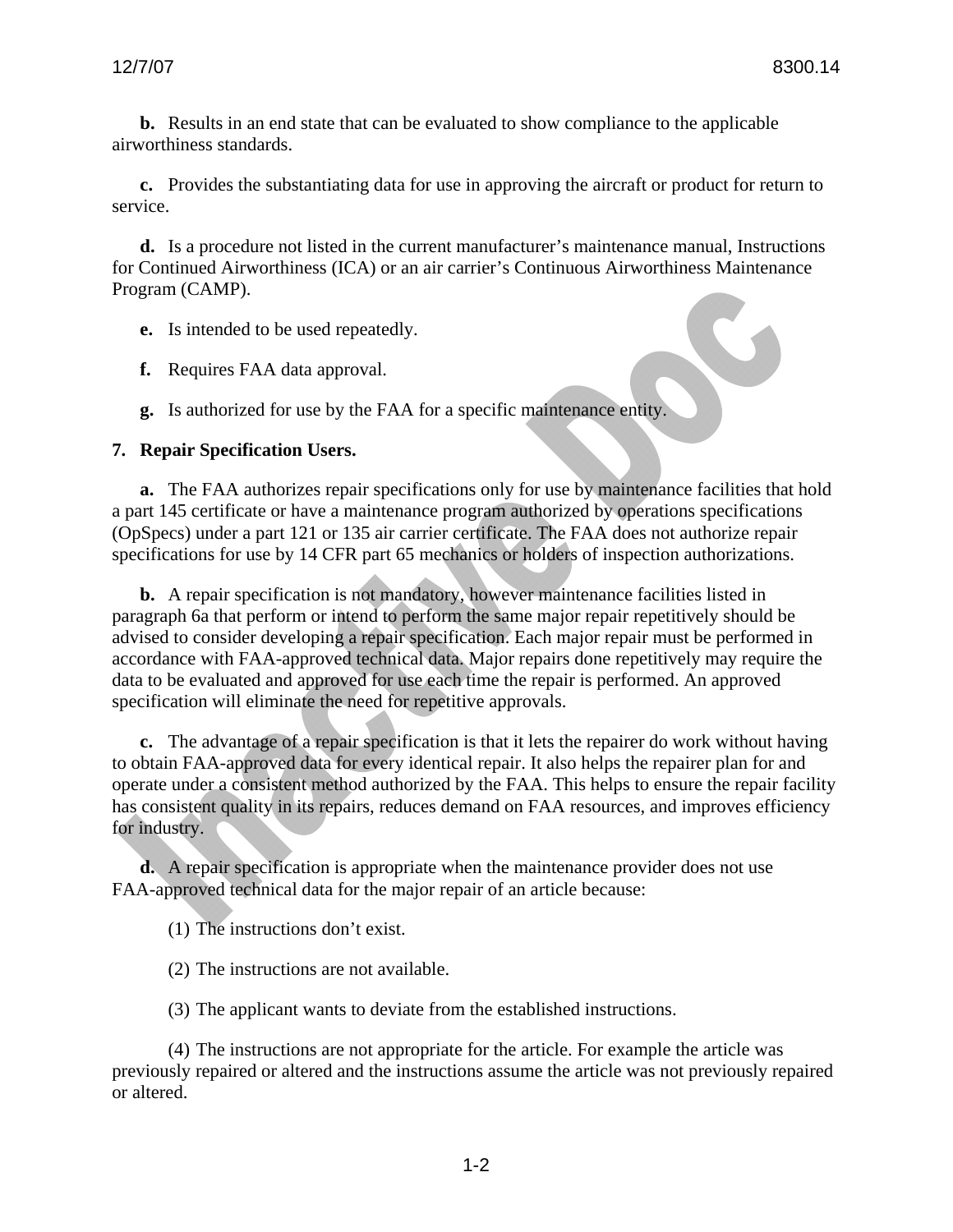**8. The Difference Between a Repair Specification and a Process Specification.** For the purposes of this order, the two terms are distinguished as follows (see paragraph 5):

## **a. A Repair Specification:**

(1) Describes how a repair will be managed from the point the article is received by the facility authorized to use the repair specification to the point the article is approved for return to service.

(2) Includes step-by-step instructions for performing the repair. This type of specification is referred to by many names including "repair specifications," "repair procedures," and "maintenance specifications."

(3) May incorporate by reference one or more process specifications.

## **b. A Process Specification:**

(1) A document or standard that describes a procedure for completing a specific step of the step-by-step instructions contained in a repair specification.

(2) Generally more detailed than a repair specification, but has broader application than a repair specification.

(3) By itself is not adequate to meet the requirements of this order, because it is not evaluated and limited to a particular article. Repair specifications may reference or incorporate process specifications. Examples include:

- American Society for Testing and Materials (ASTM) B 0244, Eddy Current Inspection of Coatings
- American Welding Society (AWS) D1.1, Welding
- Society of Automotive Engineers (SAE) AMSP81728, Plating, Tin-Lead (Electrodeposited)
- MIL-S-13165A, Shot Peening of Ferrous Metal Parts
- AWS C2.23M/C2.23:2003, Specification for the Application of Thermal Spray Coatings (Metallizing) of Aluminum, Zinc, and Their Alloys and Composites for the Corrosion Protection of Steel

(4) Typically *not* approved by the FAA separately because of its general applicability and recognition as a consensus industry standard. Process specifications are evaluated and approved as an integral part of the repair when referenced within the repair specification.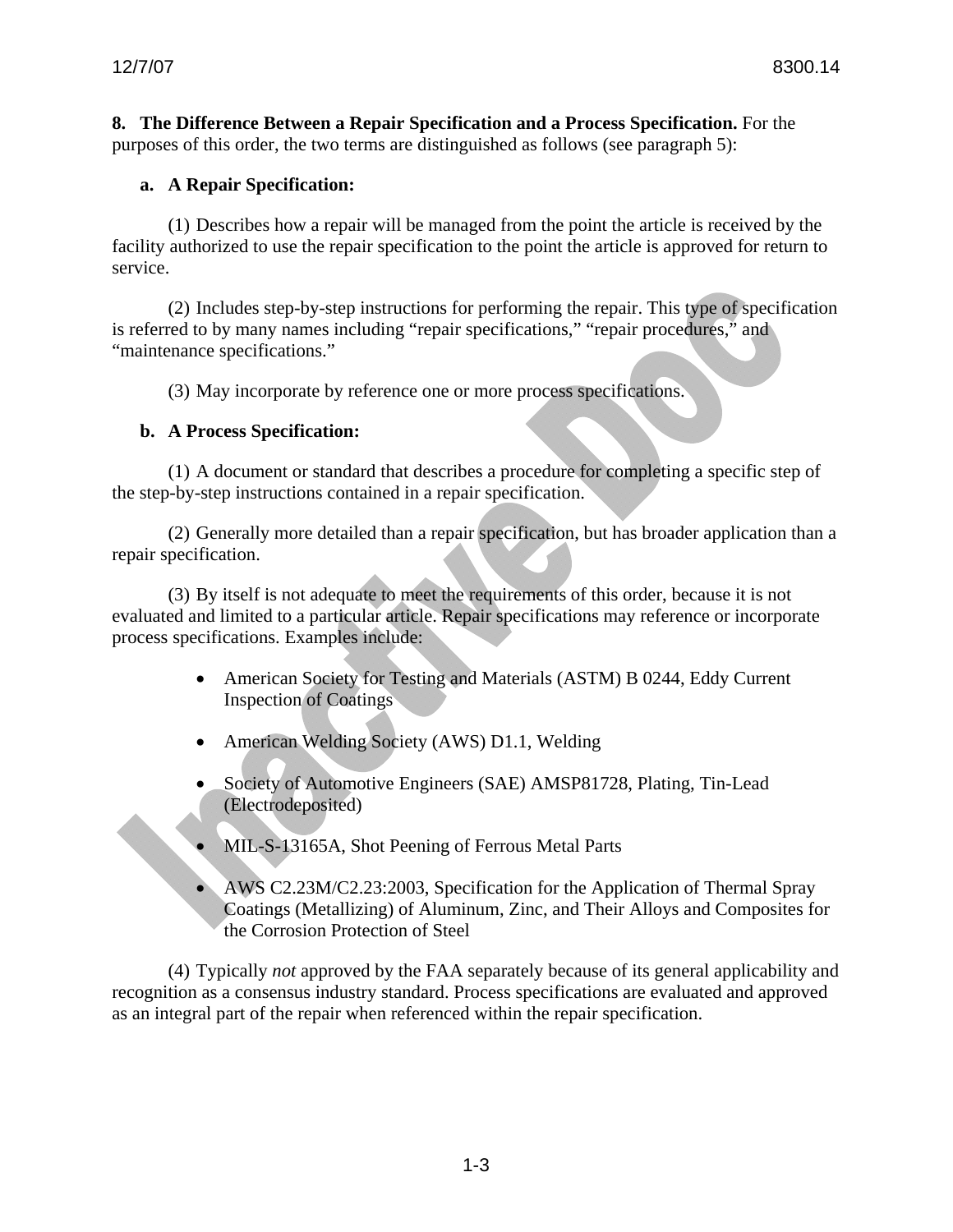## **9. How a Repair Specification is Approved.**

**a.** A repair specification is authorized for use by the FAA only. The approval process should include a joint evaluation of the repair specification by the FSDO/CMO/IFO and the ACO Repair Specification-DER (or RS-DER). Typically, data approval of the repair specification is completed by the ACO (or RS-DER) and authorization for use is determined by the FSDO/CMO/IFO only when both groups have signed the repair specification and authorized by the OpSpecs.

**b.** The FSDO/CMO/IFO can choose to approve the repair specification without engineering review for simple repairs (see chapter 2, paragraphs 6 and 7).

**c.** In no case is the repair specification considered authorized when only the ACO or RS-DER has signed it. All repair specifications must be signed by the responsible FSDO/CMO/IFO and applied to the certificate holder's OpSpecs to be considered authorized.

**d.** See chapter 2, paragraphs 9 and 10; chapter 3, paragraph 4; and chapter 4, paragraph 6 for more information on authorizing the repair specification.

**10. The Roles of the FAA and Applicant in Repair Specifications.** See the items below and Figure 1-1 that follows.

### **a. The Applicant is Responsible for:**

(1) Contacting the geographically responsible FSDO/CMO/IFO to plan the repair specification when desired by the applicant or recommended by the FAA,

(2) Developing the repair specification and ensuring all elements identified in chapter 2, paragraph 4 are adequately addressed.

(3) Determining if the proposed repair affects compliance with any existing Airworthiness Directives (AD).

(4) Substantiating the repair specification,

(5) Submitting the repair specification for data approval,

(6) Correcting any deficiencies in the repair specification prior to FAA authorization, and

(7) Using the repair specification within the limitations of its authorization.

(8) Providing a list of articles fabricated for use in the repair and method of identification of those articles.

**Note**: Appendices A and B of this document contain applicant responsibility flowcharts. Appendix A provides guidance to assess the need for a repair specification. Appendix B will assist the applicant in developing a repair specification.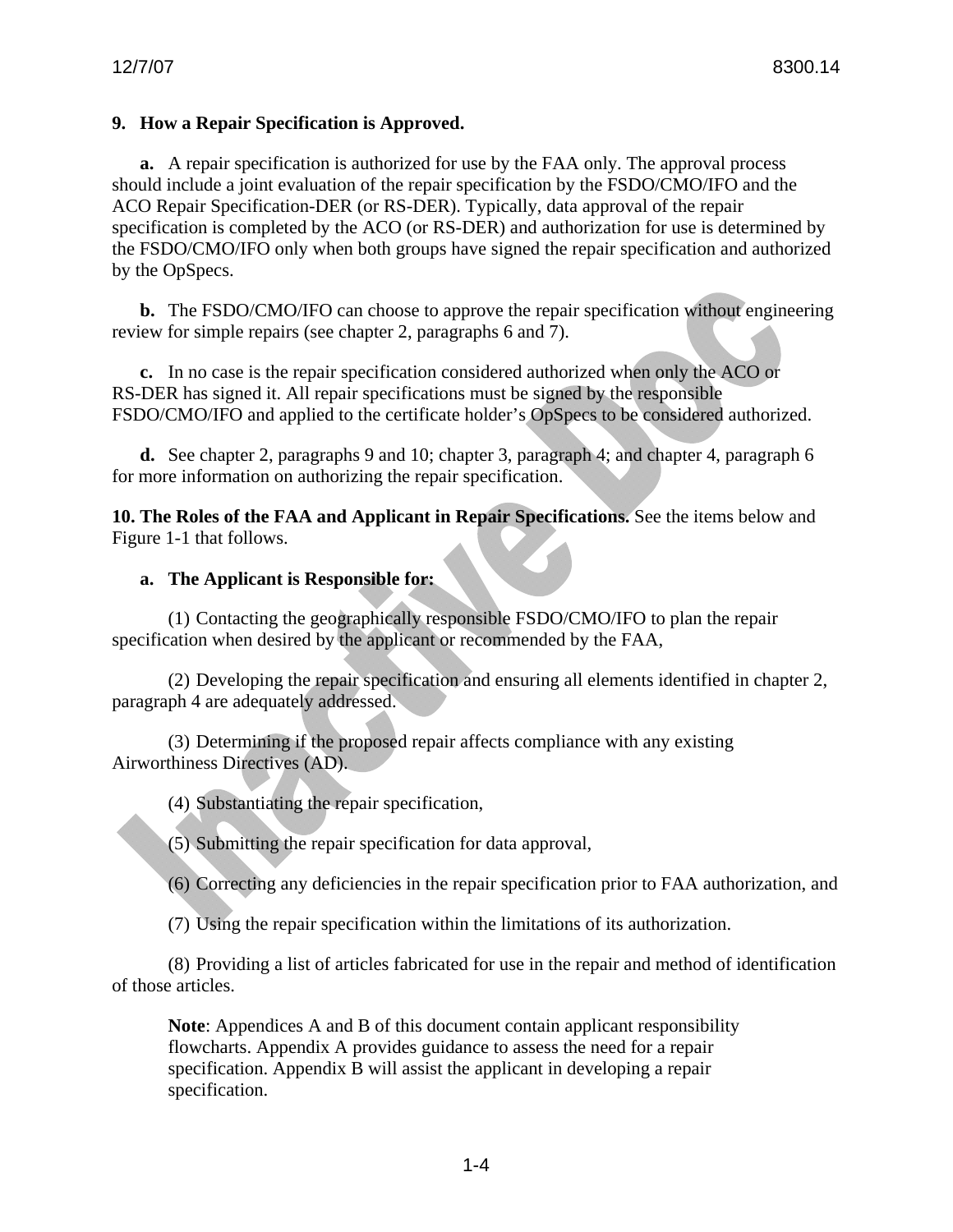# **b. The FAA is Responsible for:**

**App. A and B for more details.**

(1) Working with the applicant during the planning phase,

(2) Coordinating between offices within the FAA during planning and evaluation of the repair specification,

(3) Evaluating the applicant's capability to use the repair specification, and

(4) Evaluating and authorizing (or rejecting with explanation) the applicant's repair specification.

| <b>Applicants:</b>                                                                                                                                                                                                                                                                                                                                                                                                                                                                                                                                                                                                                                                                                     | <b>FSDO/CMO/IFOs:</b>                                                                                                                                                                                                                                                                                                                                                                                                                                                                                                                                                 | ACOs:                                                                                                                                                                                                                                                                                                                                                                                                                                                                                                                                                                                                                                                   | <b>DERs:</b>                                                                                                                                                                                                                                                                                                                                              |
|--------------------------------------------------------------------------------------------------------------------------------------------------------------------------------------------------------------------------------------------------------------------------------------------------------------------------------------------------------------------------------------------------------------------------------------------------------------------------------------------------------------------------------------------------------------------------------------------------------------------------------------------------------------------------------------------------------|-----------------------------------------------------------------------------------------------------------------------------------------------------------------------------------------------------------------------------------------------------------------------------------------------------------------------------------------------------------------------------------------------------------------------------------------------------------------------------------------------------------------------------------------------------------------------|---------------------------------------------------------------------------------------------------------------------------------------------------------------------------------------------------------------------------------------------------------------------------------------------------------------------------------------------------------------------------------------------------------------------------------------------------------------------------------------------------------------------------------------------------------------------------------------------------------------------------------------------------------|-----------------------------------------------------------------------------------------------------------------------------------------------------------------------------------------------------------------------------------------------------------------------------------------------------------------------------------------------------------|
| Determine if a repair<br>specification is<br>appropriate.<br>Contact the<br>FSDO/CMO/IFO for<br>planning repair<br>specifications.<br>Develop repair<br>specification. Include<br>all applicable elements ·<br>identified in chapter 2,<br>par. 4.<br>Develop data to<br>substantiate repair<br>specification.<br><b>Utilize DERs</b> as<br>needed to support<br>repair specification<br>substantiation.<br>Submit proposed<br>repair specification to<br>the geographically<br>responsible<br>FSDO/CMO/IFO<br>$\bullet$<br>Maintain capabilities<br>in order to use<br>authorized repair<br>specification.<br>Perform periodic<br>٠<br>review of repair<br>specification and<br>revise as needed. See | Ensure compliance<br>with regulations,<br>programs,<br>standards, and<br>procedures on<br>issuing<br>authorization for<br>repair<br>specifications.<br>Help applicant in<br>planning repair<br>specification.<br>Evaluate<br>applicant's<br>capability to use<br>repair specification.<br>Coordinate as<br>needed with ACO<br>for technical<br>review and<br>approval of data<br>used to substantiate<br>repair specification.<br>Issue or deny the<br>repair specification<br>authorization.<br>See Ch. 2 and<br><b>Appendix C</b><br>flowchart for<br>more details. | Evaluate and approve<br>(or delegate) test<br>plans and witness (or<br>delegate) tests at their<br>discretion.<br>When requested by<br>$\bullet$<br>FSDO/CMO/IFO<br>evaluate and approve<br>data used to<br>substantiate repair<br>$\bullet$<br>specifications.<br>Approve the<br>engineering aspects<br>of repair<br>specifications, when<br>adequate.<br>Evaluate and<br>approve, when<br>adequate, all repair<br>specs affecting<br>life-limited or critical<br>parts.<br>Evaluate and approve<br>$\bullet$<br>qualified candidates<br>as Special<br><b>Authorization Repair</b><br>Specification DERs.<br><b>See Chapter 3 for</b><br>more details. | When<br>appropriately<br>rated and<br>delegated by<br>ACO:<br>Evaluate and<br>approve test<br>plans and<br>witness tests.<br>Evaluate and<br>approve data<br>used to<br>substantiate<br>repair<br>specifications.<br>Approve the<br>engineering<br>aspects of repair<br>specifications,<br>when adequate.<br><b>See Chapter 4</b><br>for more<br>details. |

**Figure 1-1. Roles of FAA and Applicant in Repair Specifications**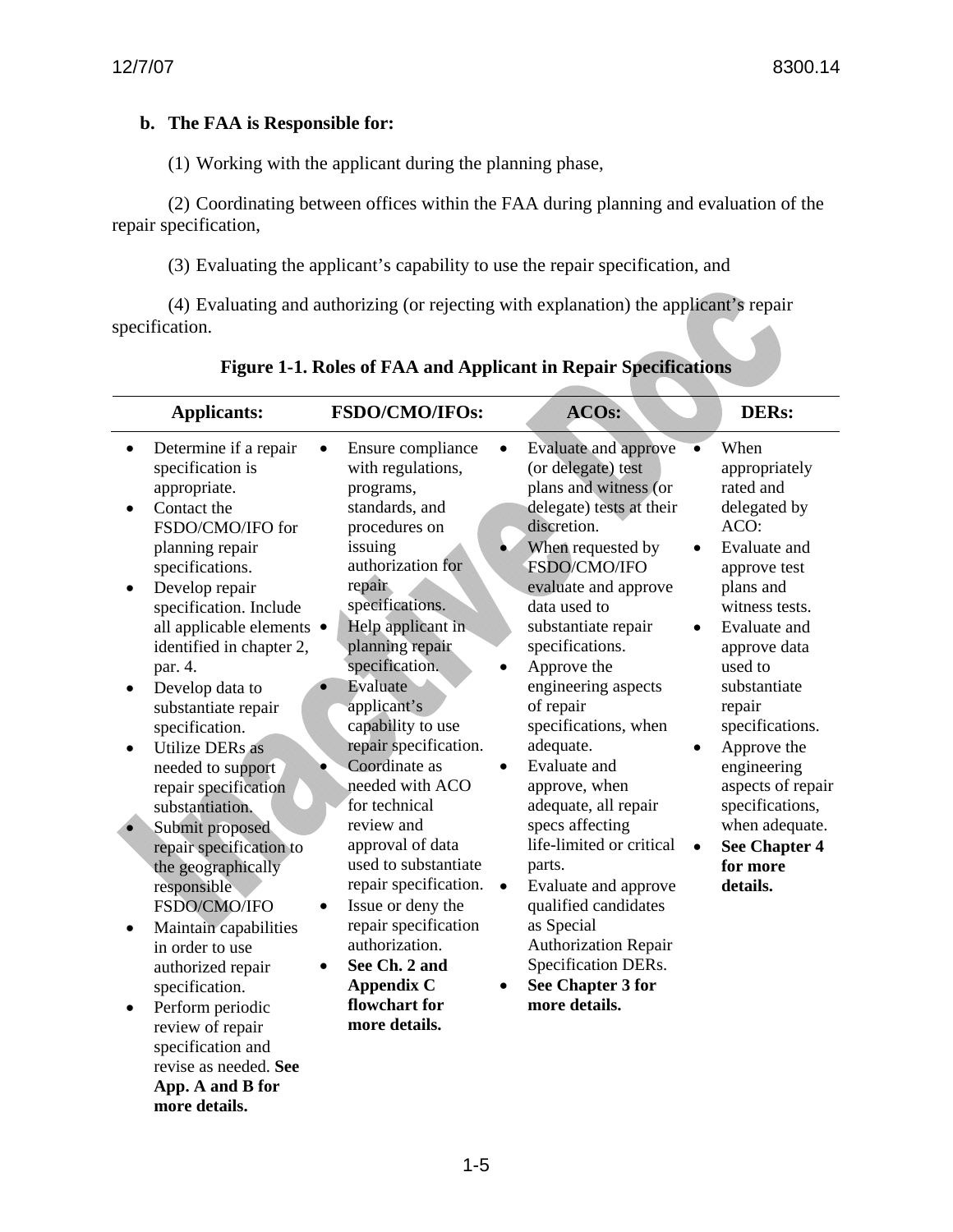**11. Acronyms.** See Appendix D, List of Acronyms.

**12. Definitions.** See Appendix E, Definitions and Terms.

**13. Related Publications.** See Appendix G, Related Publications.

**14. Suggestions For Improvement.** If you find any deficiencies, need clarification, or want to suggest improvements on this order, send a copy of FAA Form 1320-19, Directive Feedback Information (in writing or electronically), to the Flight Standards Service, Technical Information and Communications Programs Branch, AFS-140*,* Attention: Directives Management Officer. Form 1320-19 is on the last page of this order. You also may send a copy to the Aircraft Maintenance Division, AFS-300, Attention: Comments to Order 8300.14. Always use Form 1320-19 to follow up each conversation.

**15. Records Management.** For guidance on keeping or disposing of records, refer to FAA Orders 0000.1, FAA Standard Subject Classification System; 1350.14, Records Management; and 1350.15, Records, Organization, Transfer, and Destruction Standards. Or, see your office's Records Management Officer or Directives Management Officer.

**16. Distribution.** Distribute this order to the branch level in Washington headquarters, branch levels of the Flight Standards Service and Aircraft Certification Service; the branch levels of the regional Aircraft Certification Directorates; the Brussels Aircraft Certification Staff; all Aircraft Certification Offices (ACO) and all FSDO/CMO/IFO.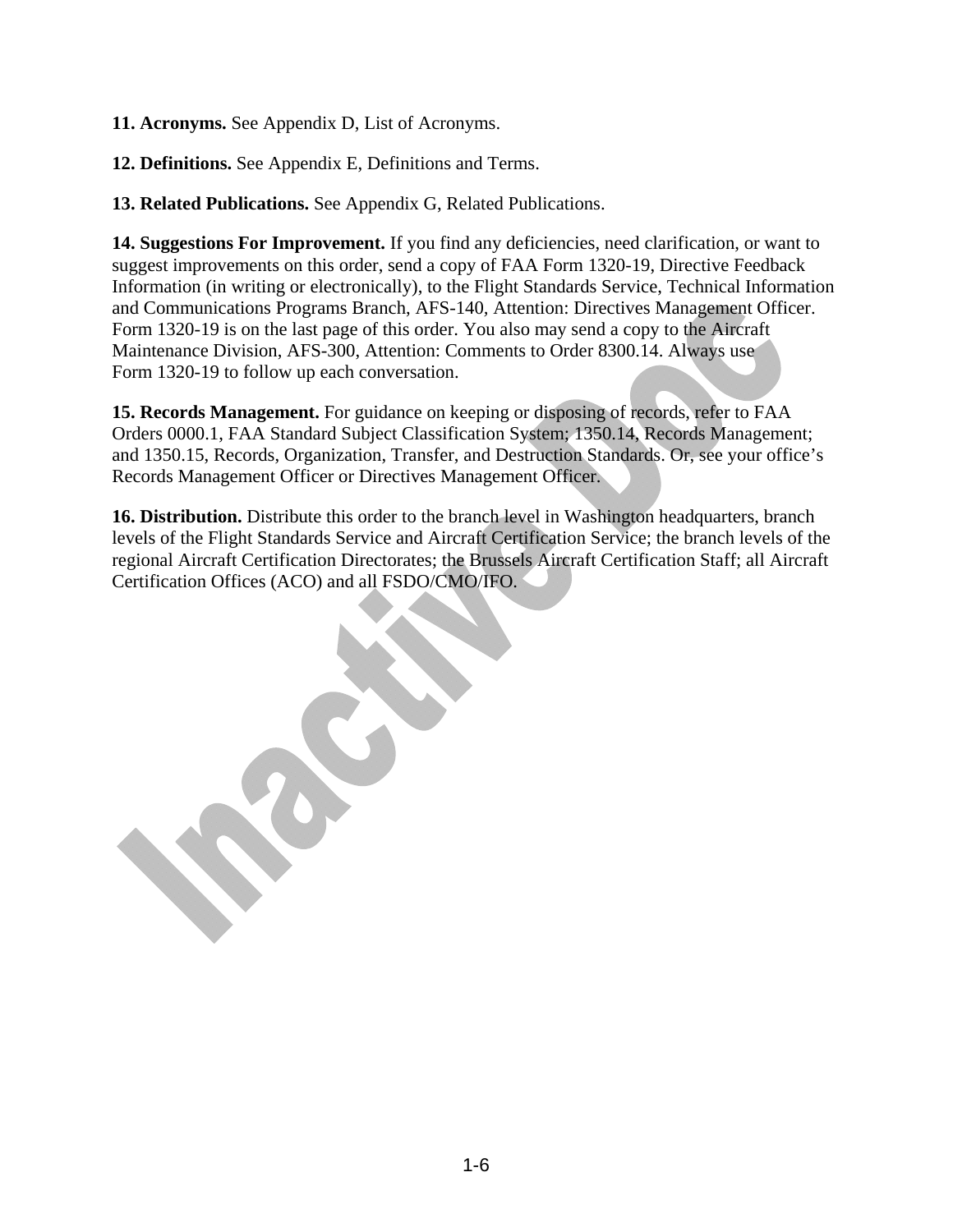### **Chapter 2. Flight Standards Certificate-Holding District Office (FSDO/CMO/IFO) Responsibilities**

**1. General Responsibilities.** The FSDO/CMO/IFO has several responsibilities for repair specifications. In general the responsible aviation safety inspector (ASI) at the FSDO/CMO/IFO:

**a.** Coordinates all activity concerning the repair specification authorization within the FAA.

- **b.** Provides guidance to the applicant during planning.
- **c.** Reviews the applicant's proposed repair specification.
- **d.** Coordinates with the ACO as needed.
- **e.** Evaluates the applicant's capabilities.
- **f.** Authorizes or disapproves the repair specification.

**2. Coordinate All Activity Within The FAA.** The responsible ASI should plan and coordinate all aspects for the evaluation of the proposed repair specification within the FAA. Instruct the applicant to direct all project correspondence to the ASI at the FSDO/CMO/IFO where the application was submitted. Likewise, the assigned ASI should be the only person within the FAA communicating directly with the applicant unless the assigned ASI determines otherwise. By communicating with one point of contact only, the applicant avoids getting conflicting guidance from multiple FAA representatives.

### **3. Provide Guidance to Applicant When Applicant Requests to Use a Repair Specification***.*

**a.** A formal planning phase is recommended to coordinate and evaluate the applicant's proposal with the FAA. This process can be beneficial in obtaining FAA data approval and authorization to use the specification in an efficient and timely manner. A planning phase is recommended when:

(1) It's the first time the applicant is applying for approval of a proposed repair specification.

(2) The applicant expects to submit repair specifications frequently.

- (3) The proposed repair specification will involve a complex repair.
- (4) The proposed repair specification will involve a critical part.
- (5) The applicant will be using complex techniques or equipment for the first time.

**b.** The planning phase can be done in a manner that works best for the FSDO/CMO/IFO and the applicant, but it's recommended that they meet to ensure all issues are adequately addressed and understood. Typically when planning the development and approval of a repair specification with the applicant: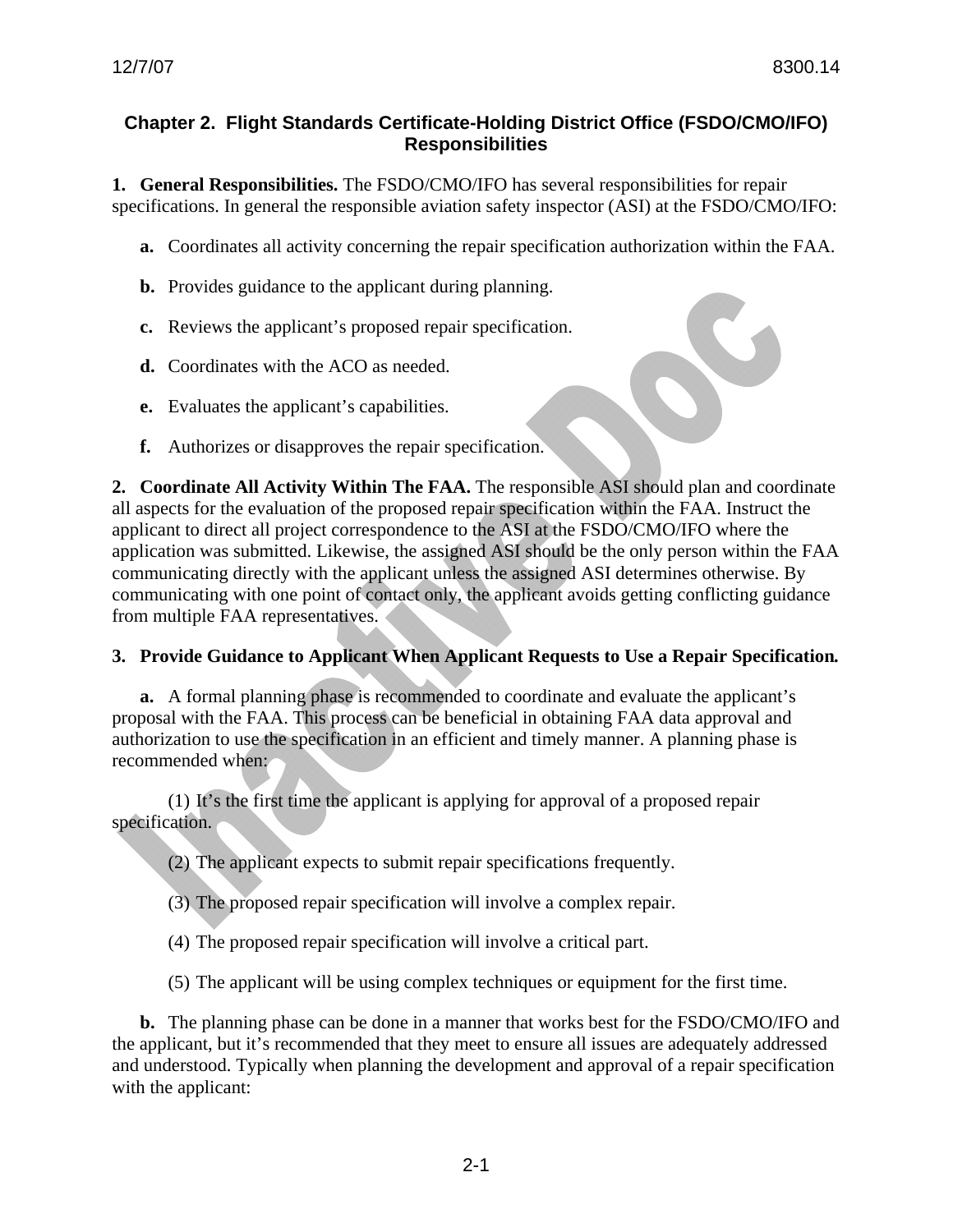(1) Establish primary point of contacts for applicant and FSDO/CMO/IFO.

(2) Briefly explain this order and what the applicant can expect to happen.

(3) Discuss proposed repair specification (use paragraph 4 for topics).

(4) Discuss applicant's capabilities to use the repair specification after it is authorized. This is an informal discussion of whether the applicant is qualified to undertake the proposed repair and what capability issues the applicant may need to address.

(5) Assess the need for ACO involvement versus using an RS-DER. The FSDO/CMO/IFO may want to get support from the ACO for the meeting.

(6) Determine if testing will be necessary to substantiate repair specification. If testing is required, discuss:

- Who will approve test  $plan(s)?$
- Who will conform test article(s)?
- Who will witness test(s)?
- What are the pass/fail criteria?

(7) Establish schedule for all activities necessary to develop approved data and authorize repair specification.

(8) Schedule a follow-up planning meeting if necessary. Request the applicant to develop a summary of the meeting and submit it to the FSDO/CMO/IFO for review, comment, and concurrence. This is not required but should help to eliminate any misunderstandings of expectations, roles, and responsibilities.

**4. Review the Applicant's Proposed Repair Specification.** The ASI must review the applicant's proposed repair specification to:

**a.** Make sure it meets the definition for a repair specification as outlined in chapter 1, paragraph 5.

**b.** Determine if a repair specification is warranted and the applicant is eligible according to chapter 1, paragraph 6.

**c.** Make sure the repair specification includes and appropriately addresses the following areas:

**d. Applicant Information.** The repair specification must list the applicant's name, address, and relevant operating certificates and ratings for maintenance activities. It's recommended that this information be placed prominently on the title (cover) page. This information should be placed on the same page that the FAA will sign to authorize the repair specification. See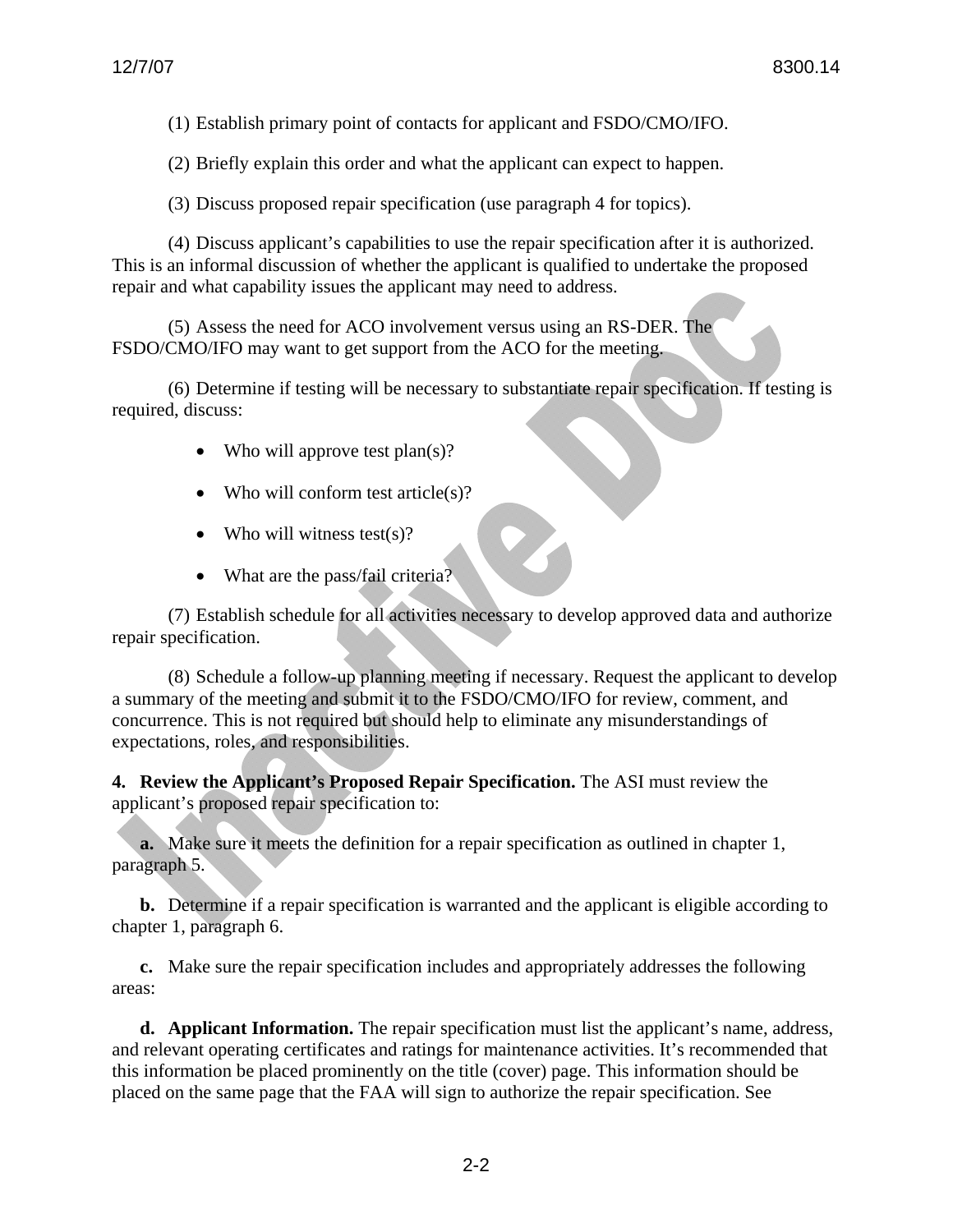chapter 2, paragraphs 9, and 10 for more information. A sample title page is provided in Appendix F of this document.

**e. Purpose.** The applicant should provide a general description of the repair that will result from following the repair specification. The description can include the anticipated condition of the part or aircraft before it's repaired, a simple explanation of the procedure to be followed in the repair specification, and the outcome of the part or aircraft following the procedures. It's recommended that the applicant briefly explain general limitations or applicability.

**f. Scope.** Expect applicants to describe in detail how, when and where the repair described in the "Purpose" is appropriate and applicable to the product or article. Define the specific application, product eligibility, and limitations of the repair specification. For example, list:

(1) All Original Equipment Manufacturer (OEM) part numbers covered by the repair specification.

(2) The part numbers of the higher assembly when the repair specification covers the repair of articles that will be integrated into a higher assembly.

(3) The eligibility of the repair by article make and model.

(4) Any limitations resulting from the article repaired in accordance with the repair specification. As an example, a repair specification developed for the repair of safety belts might stipulate that the repaired belts are for use only on 9g static seats and is not adequate for repairing belts to be used on 16g dynamic seats.

(5) The applicable sections of 14 CFR (e.g., specific airworthiness regulations) that will be met when the repair specification is followed. DERs, when involved, are required to make a compliance finding to certification rules.

(6) Critical parts, as determined by the design approval holder. Typically, such components include parts for which a replacement time, inspection interval, or related procedure is specified in the Airworthiness Limitations Section (ALS) of the manufacturer's maintenance manual or ICA.

(7) A list of any existing applicable AD that may be affected by the repair.

(8) A list of any parts that will be fabricated to complete the repair.

**g. Capabilities.** Applicants should describe their ability to successfully perform the necessary components of the repair specification. This should typically include the expertise, skills, personnel, tools, facility requirements, material handling and storage requirements, and other factors necessary to follow the proposed repair specification. Applicants should not describe their *current* capabilities, but rather what is *necessary* to successfully implement the repair specification.

**h. Procedure.** The applicant must list the detailed step-by-step instructions that will be followed to perform the repair. The instructions should include all necessary steps; from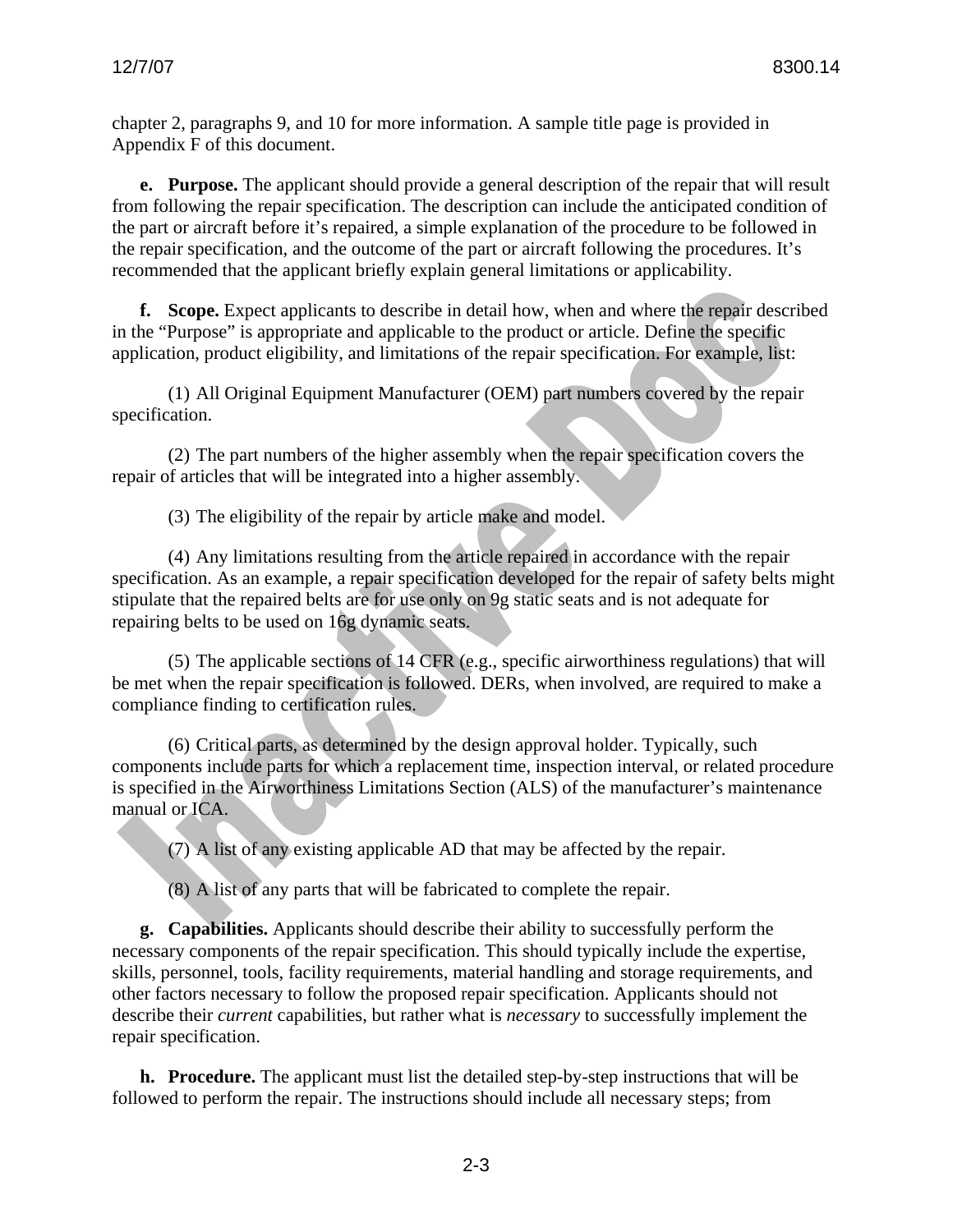receiving and inspecting the article or product, to final test and/or inspection before return to service.

(1) The instructions should be sufficient in detail and clarity to get the expected result when qualified personnel follow them. For example, when it's necessary to eliminate sharp edges from a part, an instruction like "break all edges" is subjective and may not be adequate. An instruction like "all exposed edges must have a minimum 0.2 in. radius" would provide a standard, measurable result.

(2) The repair specification can reference documents not included in the instructions, but those documents must be available to the person(s) performing the repair per the repair specification. The applicant must submit the referenced documents with the application for repair specification for review by the FAA, unless the FAA determines they're not needed. These documents are typically industry process specifications or standards (see chapter 1 paragraph 7) or documents previously accepted or approved by FAA (e.g., quality control procedures for material receiving, inspection, and storage).

(3) The procedures should include all metrics testing and inspection done in the course of each repair (see paragraph 4f). The repair specification must also provide instructions for the proper disposition of repairs that fail any test or inspection and how to manage failed articles to ensure they are not installed in a product or next higher assembly for return to service.

(4) Include in the repair specification procedures on how to mark the article, so that the repair can be traced. Refer applicants to AC 43-18, Fabrication of Aircraft Parts by Maintenance Personnel, for guidance on marking articles fabricated for use within the repair.

**i. Metrics.** The repair specification should include instructions for inspecting and/or measuring the repair on the article to ensure the expected result is achieved when the repair specification is followed. Metrics can include physical measurements, visual inspection, nondestructive testing, functional tests, procedural controls, and other methods to ensure the desired result is achieved.

### **j. Substantiation.**

(1) Data. Include in the repair specification a *list* of the data that is used to substantiate the repair specification. The data may consist of drawings, test plans, test reports, analysis, and other documents that validate the methodology of the repair specification. The actual data is not required to be included in the repair specification, although it must be submitted as part of the repair specification application (see chapter 3, paragraph 2 for expectations of the applicant on substantiating the repair specification). If the applicant *chooses* to include the actual substantiating data in the repair specification, it should be attached as an appendix.

(2) Inspections. In some cases, the FAA may not be able to find compliance with the regulations by a review of drawings, tests, and/or analysis alone. The ASI may have to inspect the repaired article to validate that the repair specification meets the requirements of a specific airworthiness regulation. For example, a repair specification that repaired safety belts might require a physical test and inspection to ensure the repaired belt, including the shackle and retention clip, can be easily attached to the seat's safety belt anchor point to minimize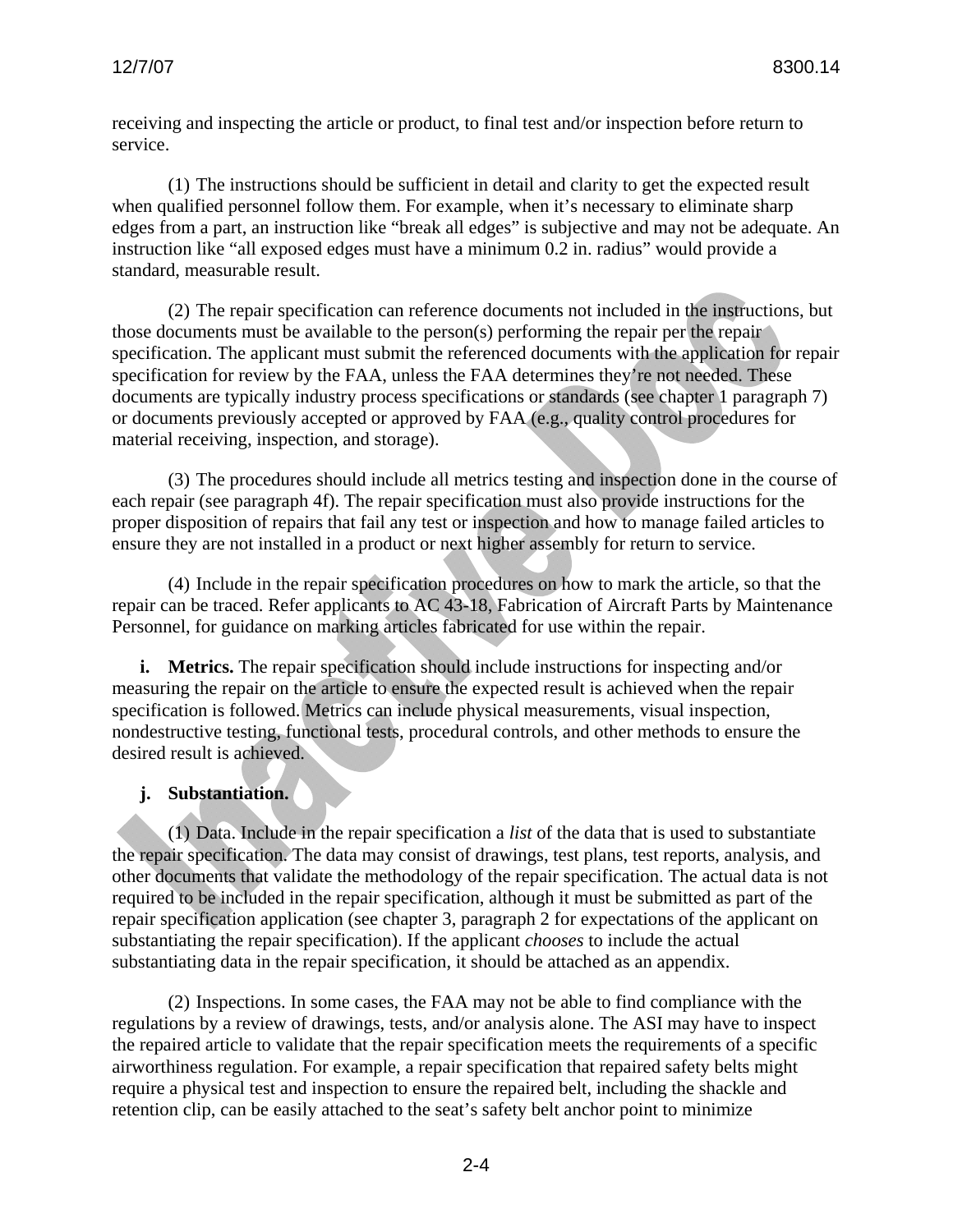inadvertent false-attachments (i.e., shackle hooks anchor point but retention clip fails to properly close).

**k. ICA.** The developer of the repair specification must determine if the repair affects the ICA or existing maintenance requirements of the affected article. Major repairs may require a change in existing maintenance requirements or inspection intervals. For example, a major structural repair such as a repair to a static engine component could influence the life limits on critical rotating parts and need more frequent inspection. It would be rare that a repair that restores an article to its original or properly altered condition would have an affect on the ICA. However, this determination should be performed with special consideration of the repair falling into an alteration category.

(1) The repair specification must address whether or not the existing ICA are adequate and clearly state that finding.

(2) If it's determined that the existing ICA are inadequate because of the proposed repair, the repair specification must contain the appropriately revised ICA.

**l. Periodic Review of Repair Specification.** Expect the applicant to provide a process to review the repair specification on a periodic basis to determine that they will:

(1) Review any new applicable FAA guidance material, revise the repair specification and submit it for approval if changes are necessary.

(2) Seek service experience of the repairs to ensure the original repair specification is adequate for meeting all applicable sections of 14 CFR. If service experience shows that the repair specification needs to be revised, the revision must be authorized before implementing those changes.

(3) Monitor future ADs to ensure AD compliance requirements do not supersede or conflict with the approved repair specification. The review process can either be defined in the repair specification or defined in a separate document. When a separate document is used, reference the document in the repair specification.

**m. Incomplete Application.** When information or data is incomplete or inadequate for the ASI (or other FAA representatives evaluating the application) to make a determination, notify the applicant. Ask the applicant to supply the missing information or supplement the inadequate information. When the applicant doesn't comply with your request in a reasonable amount of time (30 days is suggested), return the repair specification unapproved with all data supplied by the applicant.

**n. Alteration and not a Repair.** If it is determined that the proposal is actually an alteration, the repair specification must not be approved. Inform the applicant that the proposal is beyond the scope of a repair specification, provide the rationale, and return the application package.

**5. Service History Considerations.** Review of the service history is essential when developing a repair for an aircraft article. The ASI should: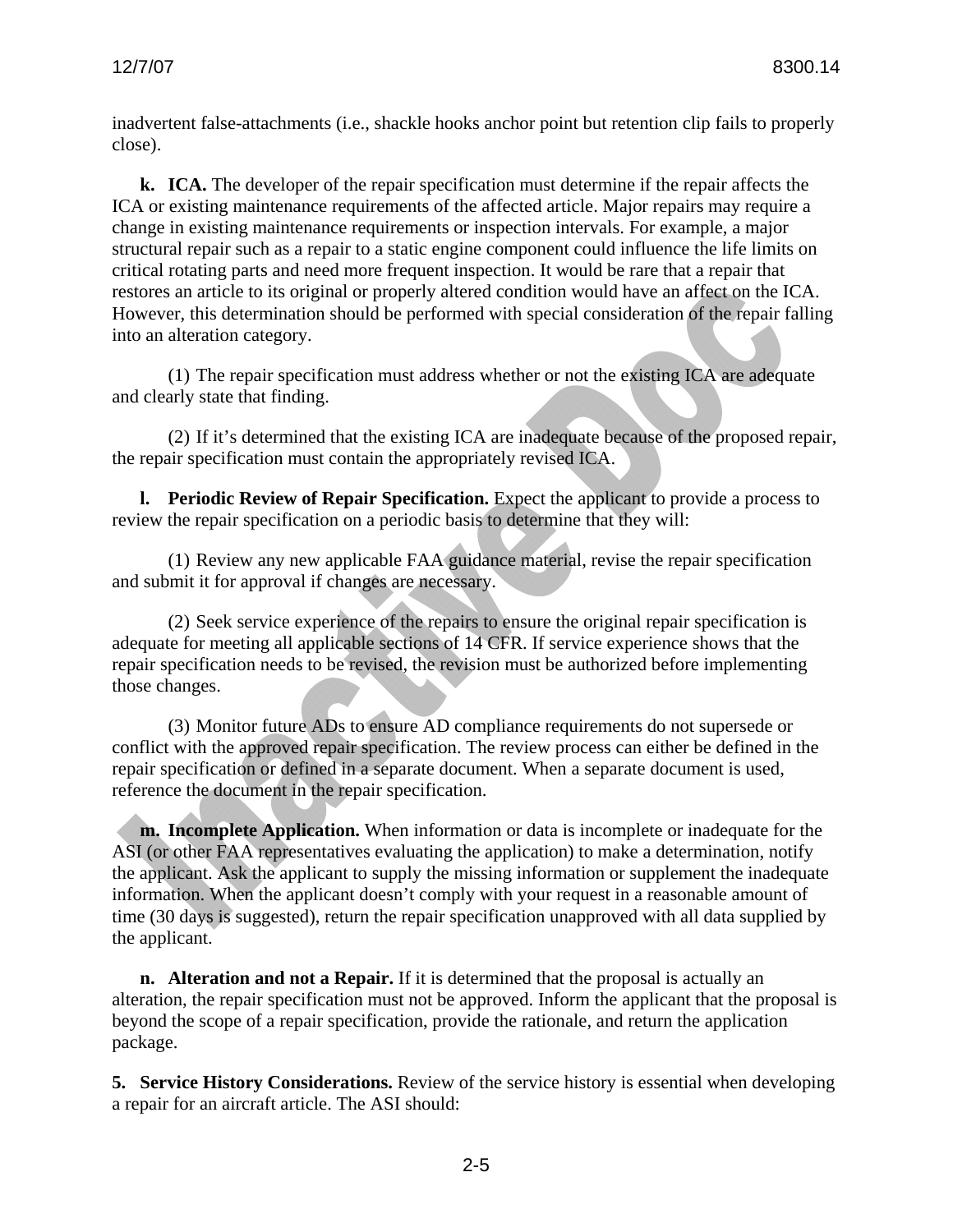**a.** Verify that any article addressed in the proposed repair specification is neither subject to an AD or a causal factor in an accident. The Certificate Management Aircraft Certification Office (CMACO) should be consulted for determinations that can not be made by the ASI.

**b.** Verify the article is free of continued airworthiness problems.

**c.** Follow the guidelines below if a article has a potential unsafe condition and the proposed repaired article has a similar design (coordinate with the ACO as needed):

(1) Reject the repair specification application if an existing AD removes the associated type certificate (TC) holder's article from service immediately or in the future.

(2) Consider a delay in processing or rejecting the repair specification application if an AD is being discussed or developed to remove the TC holder's article from service.

(3) If the TC holder's article is under investigation for an incident or accident, delay processing the repair specification application until the article is cleared.

(4) Reject the repair specification application if an AD calls for repetitive inspections without setting a terminating corrective action (for example, modification or replacement of the article). Also, reject the repair specification application if the intent of repetitive inspections is to detect potential failures before reaching a published service life.

(5) If the article is having service difficulties and the FAA is *actively* pursuing corrective action (that is, a design change per 14 CFR part 21, § 21.99) with the TC holder, reject the application for the repair specification. If a service history review reveals problems, the CMACO should be consulted for a status of corrective action, if any, of the article.

(6) Consult the FAA Service Difficulty Reporting System and the TC product support database for service difficulties of aircraft parts.

#### **6. Coordinate With the ACO for Engineering Support.**

**a.** When the FSDO/CMO/IFO receives a proposed repair specification that hasn't been signed by a RS-DER, the FSDO/CMO/IFO should ask the ACO to evaluate the repair specification. Before sending it to the ACO:

(1) Verify that the proposed repair specification adequately addresses each of the areas identified in paragraph 4.

(2) Verify that the article or aircraft repair area has no service history issues as explained in paragraph 5.

**b.** When the FSDO/CMO/IFO receives a proposed repair specification that has been signed by a RS-DER, the FSDO/CMO/IFO should verify the RS-DER rating with the ACO. After receiving confirmation from the ACO of the RS-DER's rating, the FSDO/CMO/IFO can then assess the applicant's capabilities per paragraph 8.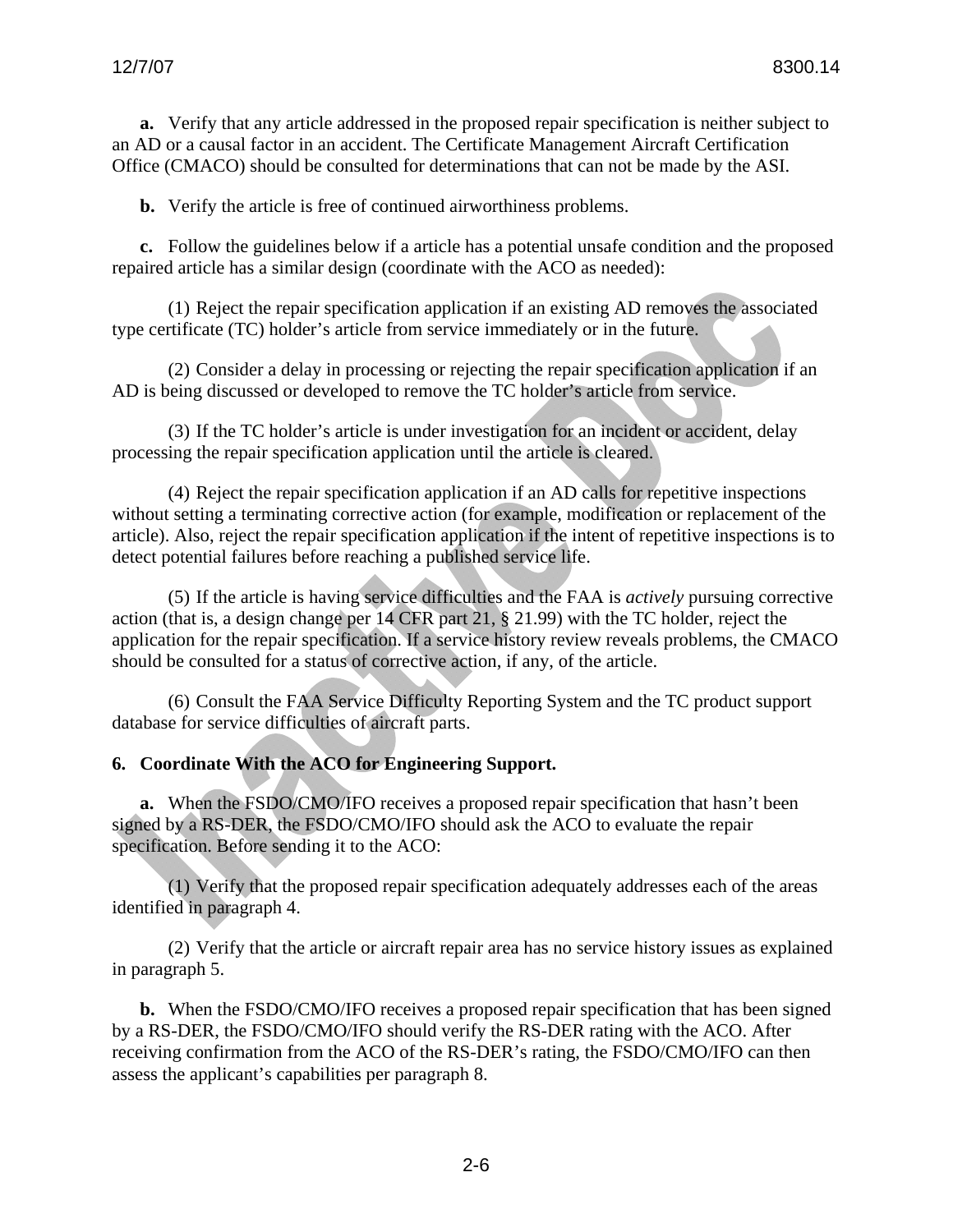**c.** The FSDO/CMO/IFO can choose to authorize simple repair specifications without an engineering review for approval from a RS-DER or ACO. When this happens the ASI is accepting responsibility for the data and all engineering review normally done by the RS-DER or the ACO. See paragraph 7 for more details on FSDO/CMO/IFO data approvals.

**d.** The FSDO/CMO/IFO can expect the RS-DER or the ACO to make a comprehensive engineering evaluation of the repair specification to ensure compliance with all applicable CFRs. This includes evaluating any interaction between different engineering disciplines that may have been overlooked by the applicant. For example, if the applicant relied on DERs with individual categorized authorizations only, there may not have been an evaluation of the integration of the repair as a whole. See chapter 3, paragraphs 2 and 3 for more information on engineering reviews.

**e.** FSDO/CMO/IFOs must forward all repair specifications affecting critical parts to the ACO for evaluation.

**7. Data Approvals Made by the FSDO/CMO/IFO.** A primary objective of this order is to ensure that proper engineering evaluation occurs for all repair designs. It's expected that most data approvals supporting compliance with airworthiness standards will be completed by RS-DERs or an ACO. In cases where the applicant is asking for a simple repair, the ASI may be willing to accept data within his/her authority and expertise to expedite the approval of the repair specification. This authority is determined by the current Order 8900.1 guidance. The ASI:

**a.** Authorizes data by signing the repair specification FSDO/CMO/IFO acceptance statement.

**Note**: ASI'S should be aware that by authorizing the repair specification without ACO signature, they are accepting responsibility for its content. The ASI should enter N/A (Not Applicable) on the ACO signature line.

**b.** Must review chapter 3, paragraph 2 for guidance on evaluating the data for approval.

**c.** Must ensure that all applicable CFRs have been met and the data used to substantiate compliance to those CFRs is applicable and adequate.

**d.** Should be aware that by signing the repair specification to authorize data, assumes responsibility that a RS-DER or the ACO would otherwise have for the repair design.

**e.** Should not authorize data if uncertain of applicable CFRs or has questions about the adequacy or applicability of the substantiating data.

**f.** Accepts the repair specification provided he/she has completed FAA Academy Course 21811, Major Repairs and Alterations.

**g.** Must only authorize data within the ASI's authority provided in Order 8900.1.

**8. Evaluate the Capabilities of the Applicant to Make the Repair.** After the FSDO/CMO/IFO, the ACO, or the RS-DER has made a determination that the proposed repair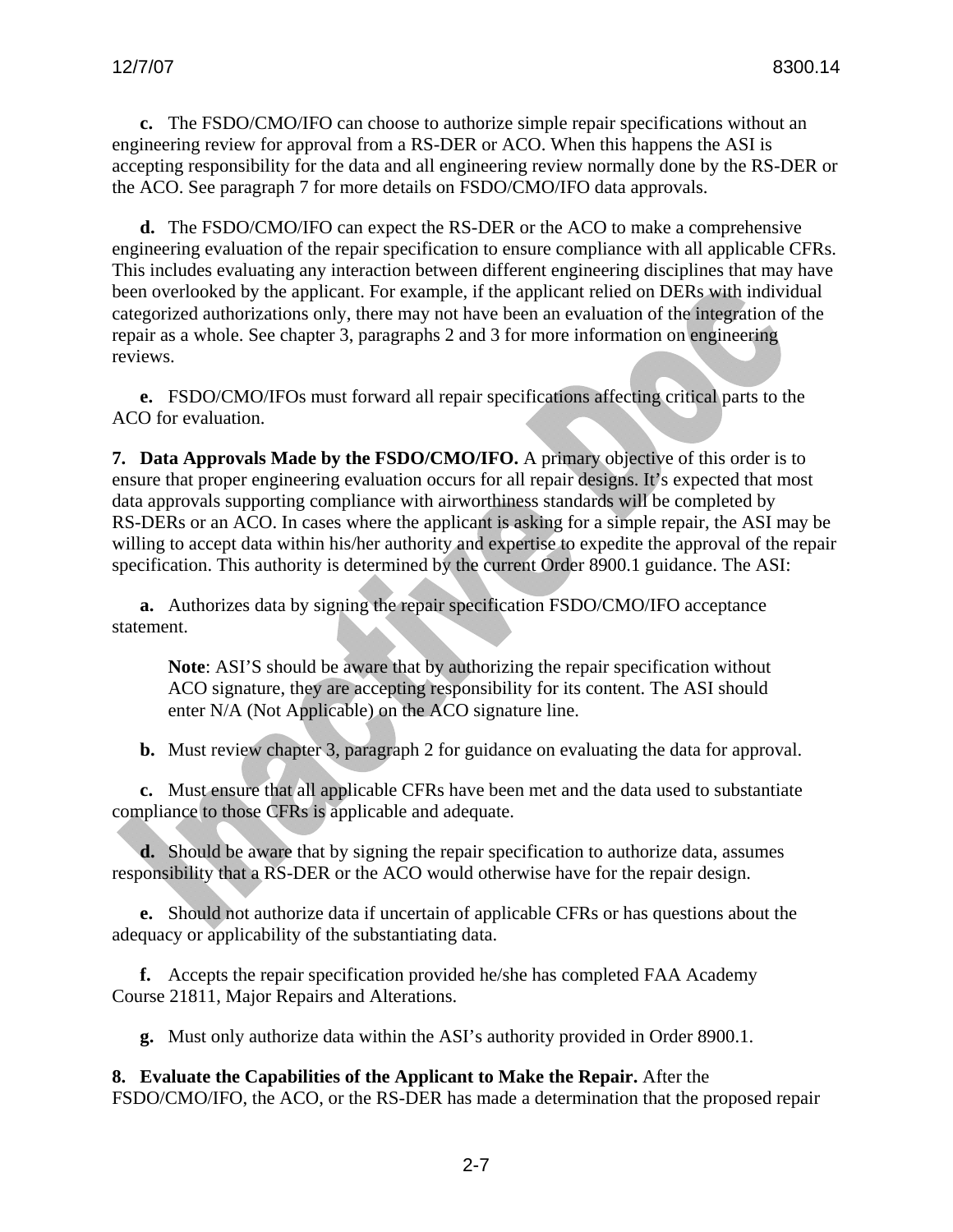specification is adequately substantiated and will result in a proper repair, the ASI must evaluate the applicant to determine if they have the capability to make repairs in accordance with the repair specification. This evaluation includes assessing the applicant's housing and facilities, equipment, personnel, and part and material control used to make repairs in accordance with the repair specification. The ASI's confirmation of the applicant's capabilities is a critical step in the repair specification approval process. It must be done before the ASI authorizes the repair specification for use by the applicant. Applicants may be either a part 145 certificated repair station or an operator with a maintenance program authorized by OpSpecs under part 121 or 135 (see chapter 1, paragraph 6).

**a. Certificated Repair Station.** When evaluating a repair specification submitted by a part 145 certificated repair station, the ASI should prepare to inspect the applicant by reviewing:

(1) The proposed repair specification.

- (2) Parts 43 and 145 of 14 CFR.
- (3) Repair station manual/Quality Control Manual (RSM/QCM).
- (4) Safety Performance Analysis System (SPAS).
- (5) FSDO/CMO/IFO file.

**b. Operators.** When evaluating a repair specification submitted by an operator with an authorized maintenance program under part 121 or 135 the ASI should prepare to inspect the applicant by reviewing:

- (1) The proposed repair specification.
- (2) Parts 43 and the part the operator holds a certificate under (e.g., parts 121, 135).
- (3) Applicant's operations or quality manual.
- (4) SPAS.
- (5) FSDO/CMO/IFO file.

**c.** When evaluating the applicant's ability to perform the repair, the ASI should consider the following:

(1) The applicant must be properly rated or authorized to perform the repair. Repair Stations may need to apply for an additional rating, or authorization and/or require a change to their existing ops specs before performing the repair.

(2) The applicant must have sufficient housing and facilities to accommodate the work associated with the repair specification.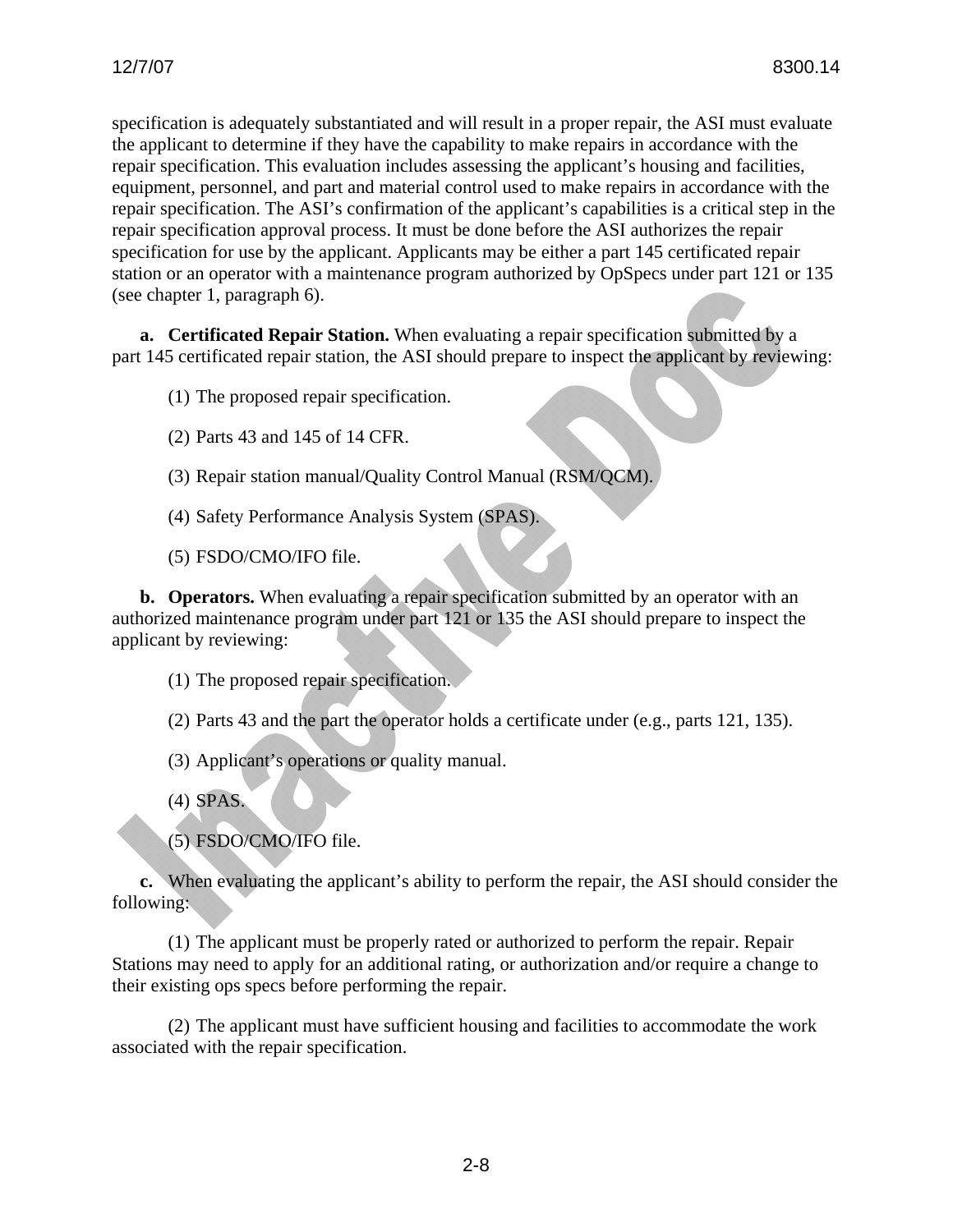(3) The applicant must have the tools, equipment, and materials identified in the repair specification when performing the repair. Tools and equipment requiring calibration should be calibrated in accordance with the repair station's or operator's calibration procedures.

(4) The applicant must have the documents and data required to complete the repair. This includes any documents or data referenced in the repair specification. Documents such as travelers or inspection records created by the applicant to track and record the repair should clearly identify the article and any required inspections.

(5) The applicant should have a sufficient number of employees with the training or knowledge and experience necessary to supervise, inspect, and perform the repair.

**d.** The ASI may ask the applicant to demonstrate the repair process particularly for complex repairs, repairs affecting life-limited or critical parts, or first time repair specification authorizations.

#### **9. Authorize or Disapprove the Repair Specification.**

**a.** After the ASI has determined that the repair specification is acceptable and the applicant can make repairs as prescribed in the repair specification, the ASI should authorize the repair specification. The ASI indicates his/her acceptance by signing the repair specification. See paragraph 10 for details. The ASI also will need to add the repair specification to the dedicated OpSpec paragraph for authorization for use by the applicant.

**b.** If the repair specification does not meet all the applicable requirements, notify the applicant and return the applicant's data package. This notification must include the reason(s) for denial. The applicant should be given the opportunity to make corrections as necessary. Do not authorize the OpSpec until the deficiencies are corrected by the applicant.

**10. Signatures and Notes Required in the Repair Specification.** The information listed below must be included in the repair specification. This information should be included on the title page (see Appendix F).

#### **a. Required Signatures.**

(1) Include the name and title of the maintenance facility representative and the date the document is signed. This signature signifies the applicant:

(a) Verified the repair will return the article to an airworthy condition.

(b) Will not deviate from the repair specification once it is authorized without seeking authorization from the FAA unless the deviation is considered minor as described in paragraph b(1).

(2) Include the name and title of the RS-DER or the ACO representative and the date the document is signed. This signature means the data are adequate to substantiate the repair design and the repair is compliant with applicable airworthiness CFRs. When RS-DERs sign the repair specification include the RS-DER's identification number.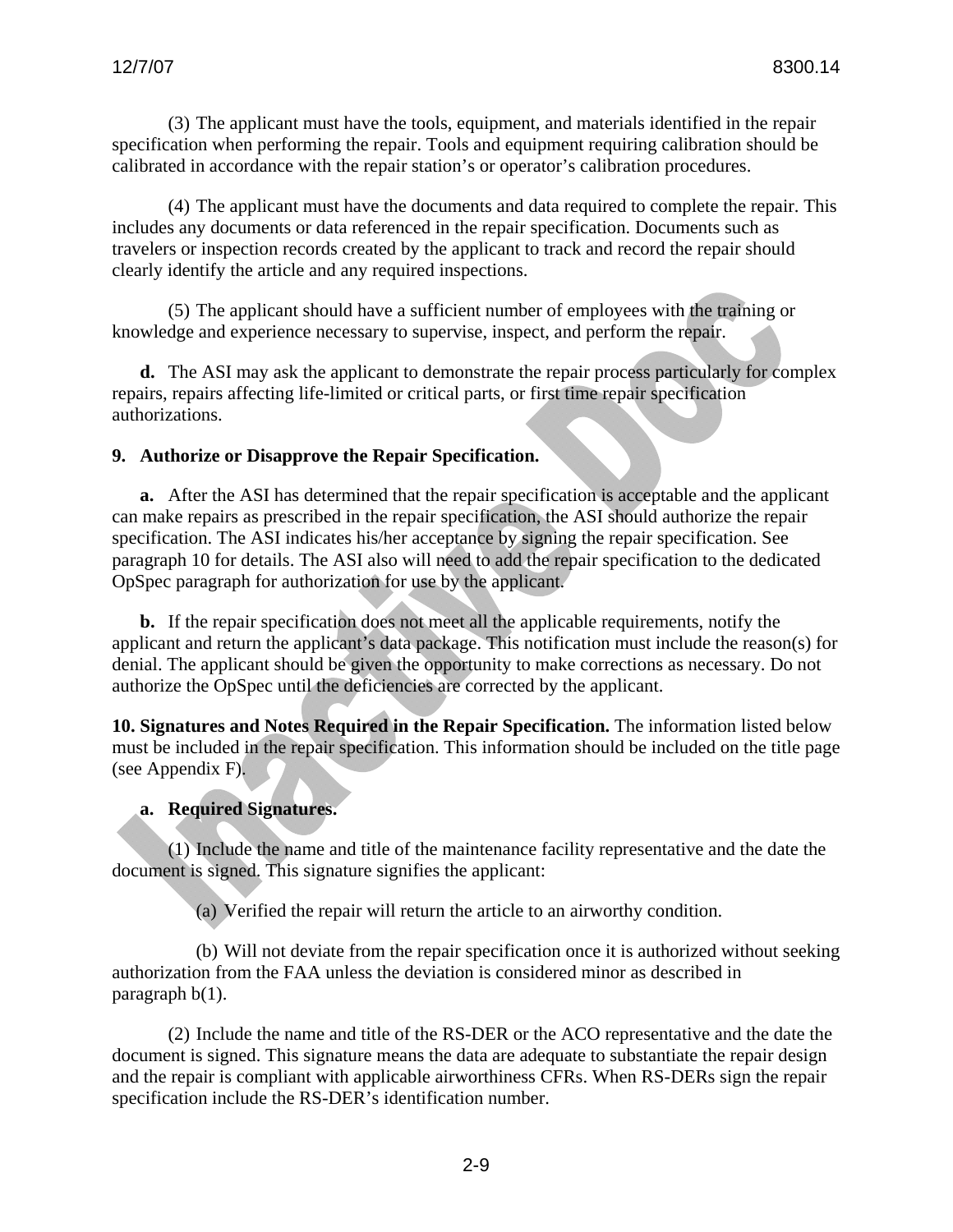(3) Include the name and title of the FSDO/CMO/IFO representative and the date the document is signed. This signature signifies the repair meets applicable maintenance CFRs and authorizes the repair specification for use only by the applicant identified on the title page.

(4) All signatures should be on the same page (See Appendix F).

**b. Required Statements.** List the two statements below prominently on or in the repair specification. They should be listed on the same page as the signatures above.

(1) The FAA must authorize any change to the repair specification before the applicant implements the change. The repair specification holder must submit all substantiating data to support the proposed change. Minor changes that do not differ from the previously approved engineering data and having no bearing on safety are permitted provided the FSDO/CMO/IFO is notified of the change and such changes are recorded in the repair specification documents.

(2) Persons who want to fabricate parts under a repair specification need to establish a quality control system for making those parts. Parts fabricated under a repair specification are to be consumed within the repair and can not be sold independent of the repair. Parts sold independent of the repair must be approved and manufactured in accordance with § 21.303.

**Note**: See AC 43-18, Fabrication of Aircraft Parts by Maintenance Personnel for more information on fabricating parts for use in a repair.

**Note**: Appendix F contains a sample title page showing all required statements and signatures.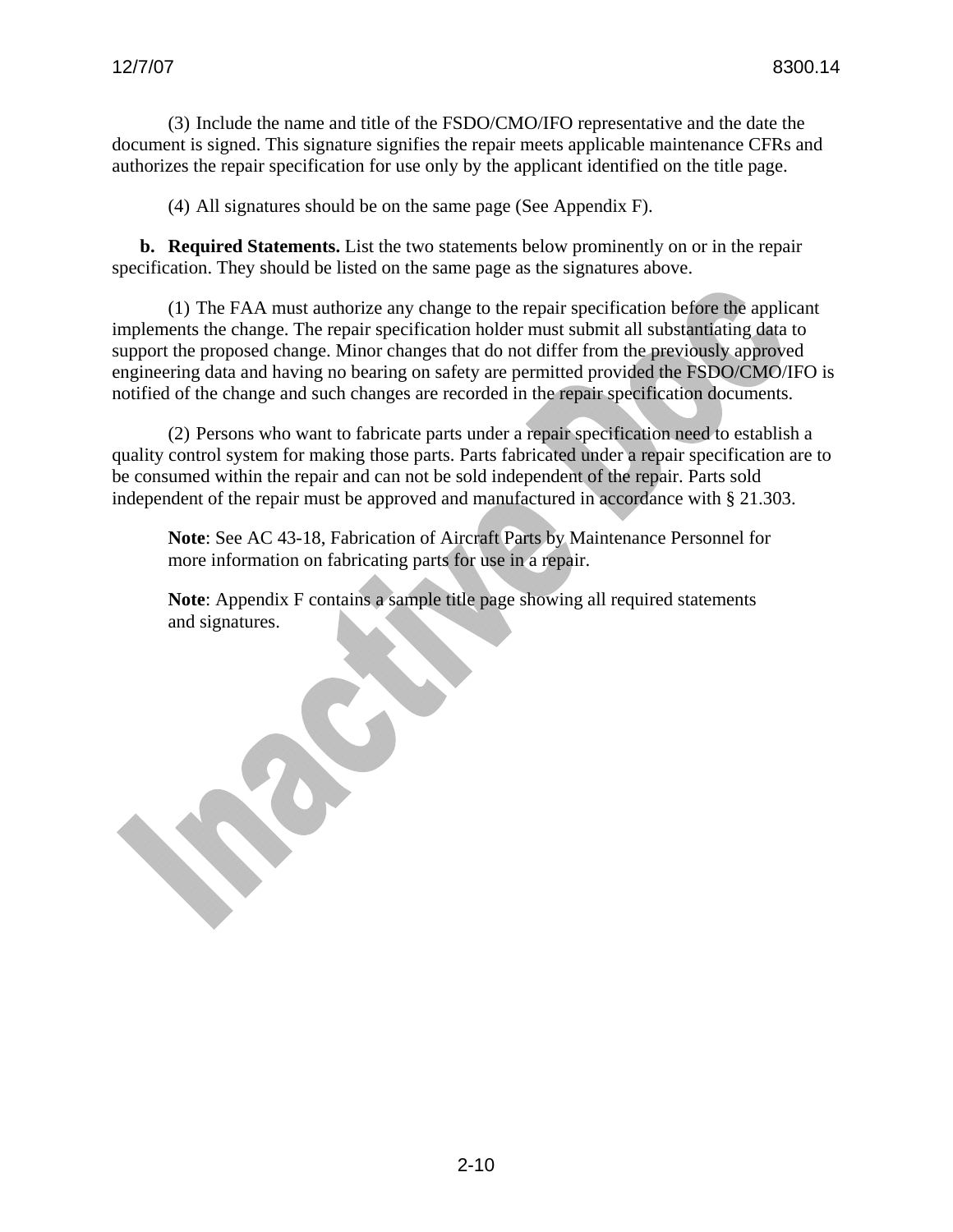# **Chapter 3. Aircraft Certification Office (ACO) Responsibilities**

#### **1. Support the FSDO/CMO/IFO.**

**a. Review Data.** At the request of the FSDO/CMO/IFO, an ACO reviews the applicant's repair specification to determine if the proposed repair meets the applicable airworthiness standards and the data submitted adequately substantiates the repair design. Seek FAA expertise from other ACOs, directorates, and Chief Scientific Technical Advisors (CSTA) as needed. During this review:

(1) Verify acceptable service history of the original article and if any corrective actions involving design change are being pursued.

(2) Verify the eligibility for installation on type-certificated products.

(3) Verify the repair specification meets airworthiness requirements applicable to the type-certificated product subject to repair.

(4) Verify the repair data is adequate to fabricate part(s) to be consumed in the repair, if needed.

(5) Review all differences between the original part and the repaired part. Assess the technical justification for these differences and associated impacts on the next higher assembly and product.

(6) Review and approve test plans and reports at your discretion.

(7) Ensure the applicant's substantiating data show compliance with applicable airworthiness standards.

#### **b. Critical Parts.**

(1) Determine whether or not the repair specification affects critical parts. If the applicant did not identify the repair specification as affecting critical parts, inform the FSDO/CMO/IFO. The FSDO/CMO/IFO must then notify the applicant and arrange for further discussion if necessary between the applicant and the FAA to resolve the issue.

(2) The ACO must evaluate all repair specifications affecting critical parts. RS-DERs may be used to support the substantiation of the repair specification, however, the ACO must evaluate any repair specification affecting critical parts (see paragraph 4).

(3) Coordinate proposed repair specifications for critical parts with the Certificate Management ACO (CMACO) to verify if repair data is complete before approving the engineering aspects of the repair specification.

**2. Evaluate the Data Package.** Review chapter 2, paragraph 4 to see what should be in an applicant's repair specification and data package. Ensure all applications include detailed repair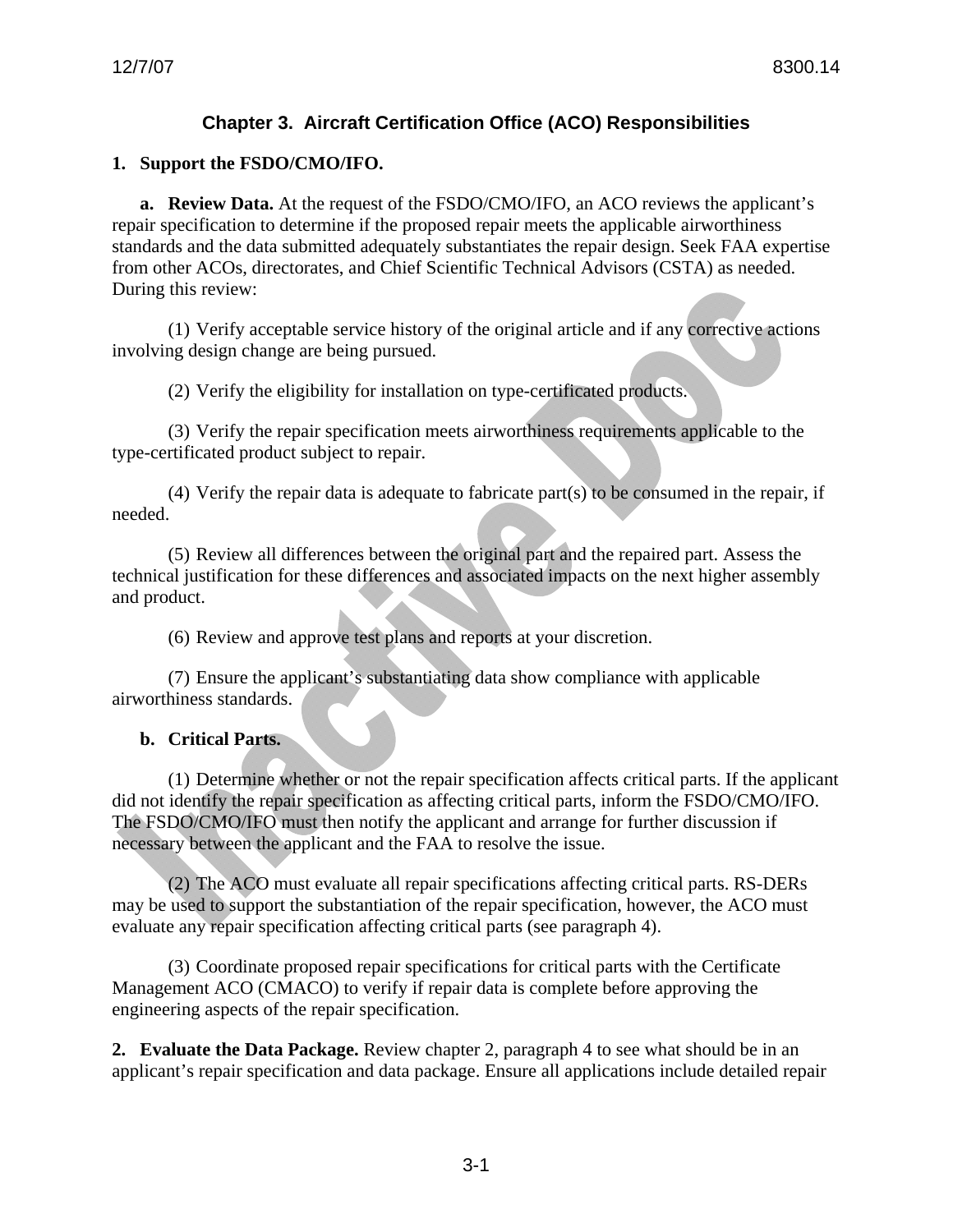design data adequate to show compliance to the applicable CFRs. The data package can include, but is not limited to, the following:

**a. Drawings and Specifications.** Applicants should provide copies of their drawings and specifications that shows the configuration of the repaired part or product. These drawings and specifications should address dimensions and tolerances, materials, and processes that define the structural strength and design characteristics of the repaired article. The required information for some repaired articles may include routing sheets, tooling requirements, process sheets, material handling and storage, and inspection requirements the FAA deems necessary.

(1) When parts are fabricated for use in the repair, carefully review source control drawings to determine if the applicant has proper control over a fabricated article's configuration and fabrication. Ensure the applicant submitted all applicable detail drawings and specifications. These drawings and specifications are needed when evaluating the sources listed on source control drawings.

(2) Establish that the applicant has submitted sufficient data to fabricate conforming articles before issuing approval of the engineering aspects.

**b. Test Plans and Test Results.** The applicant may need to perform tests to demonstrate that a repair done in accordance with the repair specification will result in the repaired article complying with the applicable airworthiness standards. Testing ranges from functional to component to flight. Simple, non-critical parts may need little or no testing. When testing is required that the FAA chooses to witness, the applicant must develop a test plan approved by the FAA or an RS-DER.

(1) The test plan:

(a) Describes the purpose of the test,

(b) Lists the specific airworthiness standards and a description of how the applicant expects to show compliance,

(c) Is used to ensure orderly and complete testing is accomplished, and typically includes sections on:

*1.* Test safety control,

*2.* Control of test procedures, and

*3.* Test conditions and duration.

(d) Describes the items to be tested and lists all equipment necessary to conduct the test, and typically includes sections on:

*1.* Physical and functional description of the test article and setup,

*2.* Number of test units, and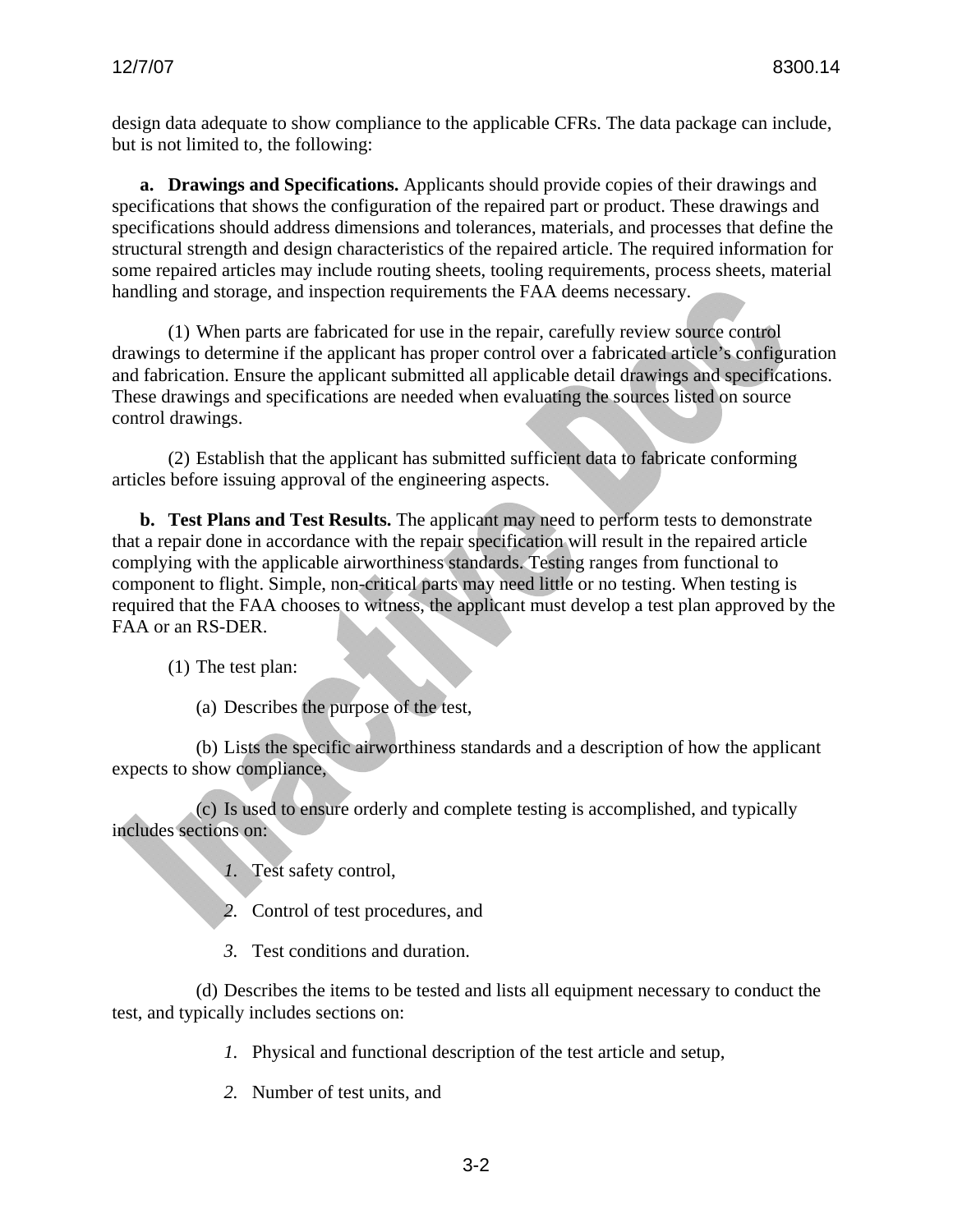*3.* Test unit identification.

(e) Describes how the equipment is to be calibrated (when calibration is required) and approved before the test,

(f) Describes the instrumentation and equipment necessary to measure and record the results of the test,

(g) Lists required conformities of the test article and test setup,

(h) Includes a test procedure written in a step-by-step format,

- (i) Defines the pass/fail criteria, and
- (j) Describes who will witness the test.

(2) The test results report describes:

(a) Any deviations from the test plan for the test setup and their effect on the test,

(b) How and when the test equipment was last calibrated,

(c) Any nonconformities found with the test article(s) and their effect on the test,

(d) Any deviations from the test plan for the step-by-step test procedure and their effect on the test,

(e) The performance of the test article using observation, post-test inspection, physical measurement, electronically recorded data, photos, video, etc.,

(f) Whether or not the test article(s) passed or failed each criterion defined in the test plan,

(g) Any anomalies that might have an effect on the outcome of the test, and

(h) Who witnessed the test and made the pass/fail evaluation.

**3. Considerations for Reverse Engineering.** If a repair specification includes substantiating data based on reverse engineering, the applicant should determine the performance and durability of the original undamaged article. This can be done using comparative test and analysis as follows:

**a. Comparative Test and Analysis.** This method entails analyses and tests of the original undamaged article and the article repaired in accordance with the proposed repair specification.

(1) Expect the applicant to demonstrate that the functional design of the proposed repair returns the article to its airworthy condition as established by the original TC, STC, PMA or TSO-approved part.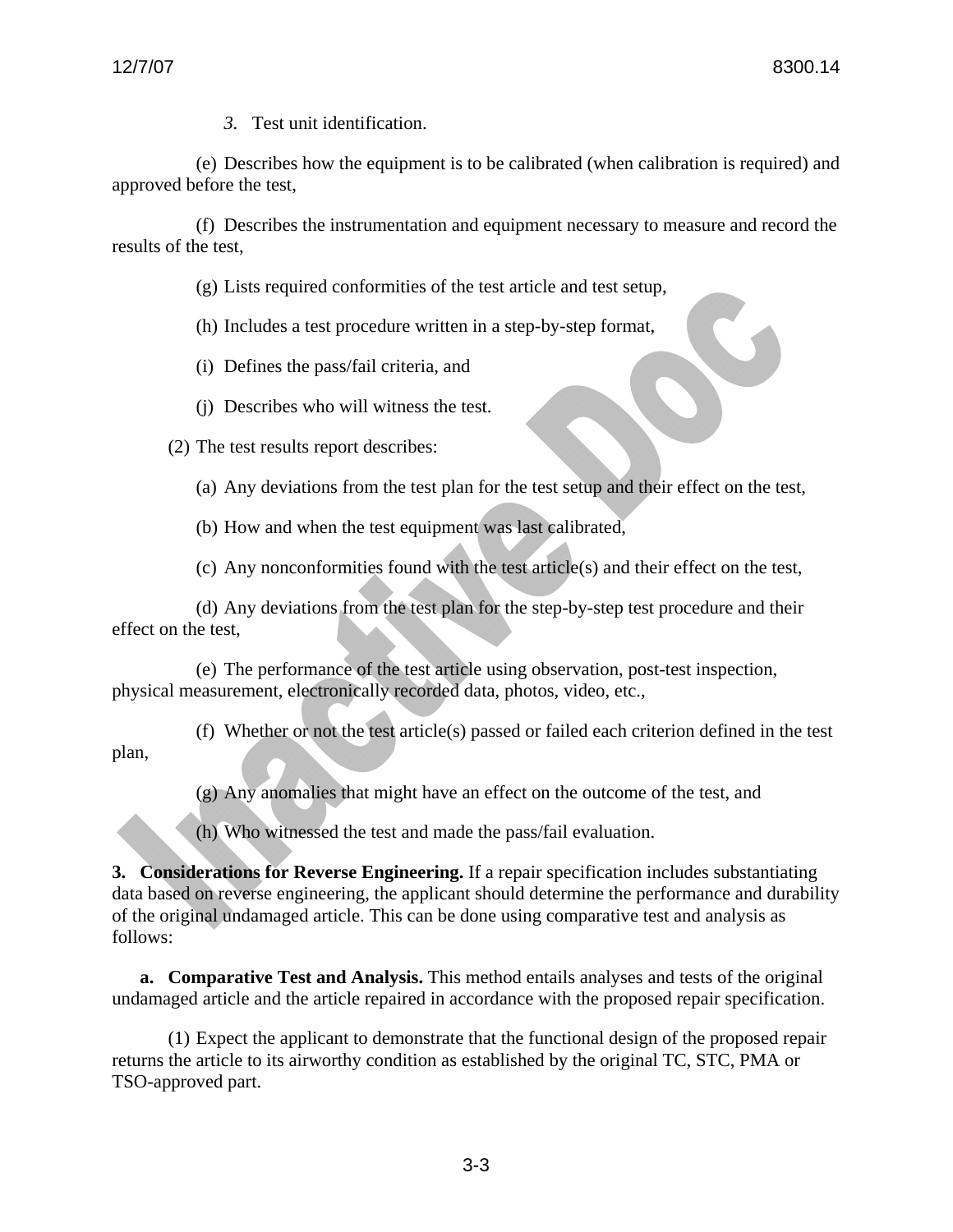(2) The criticality of the article and the complexity of its design will dictate the rigor of the comparative analysis and the extent of testing.

(3) Side-by-side testing of proposed repaired article and the original article with zero service time under the same procedures and conditions provides the standard to evaluate the adequacy of the repaired article.

(4) The results of the analyses and tests will note any differences and provide sound technical justifications for these differences.

(5) Simple, non-critical parts might not require the same level of evaluation by test and analysis to determine performance and durability as other articles.

**b. Reverse Engineering for Fabricated Parts.** Some repairs may rely on fabricating replacement parts for the original parts using reverse engineering. The reverse engineering process uses techniques that vary widely and produce diverse results. The process alone is inadequate to characterize and compare a new original article to a proposed fabricated repair article. The applicant must select the processes and techniques that are appropriate to the articles complexity. Reverse engineering alone may be enough to duplicate simple parts. However, complex articles may need other substantiating information to show equivalency between original and fabricated repair parts or articles. The applicant should consider the following when using reverse engineering:

(1) Typically these samples are new, unused articles from approved and traceable sources (for example, purchase orders, FAA airworthiness tag, and so on). The sample size varies with design complexity and key attributes that define the article. Use a sufficiently large sample to correctly represent the essential characteristics of a design. These essential characteristics include nominal dimensions, tolerances, material properties, fabrication processes, and so on. Sampling used parts may provide some characteristics that don't deteriorate during use, such as material composition, grain size, grain flow, and depth of case hardening. Ensure applicants substantiate the validity of this approach and get concurrence from the appropriate ACO or RS-DER. Testing may include more samples to show equivalency between a new original and the fabricated repair article.

(2) Variations in the sample measurements and accepted engineering practices determine the tolerances in part dimensions. The resulting tolerances for the fabricated part should not exceed the minimum and maximum dimensions measured on the sampled approved parts. Exceeding these limits requires additional substantiation.

(3) Various tests and documentation from the PAH or supplier define the material composition of a part. The fabricated repair part materials must be equivalent to the materials for the original part including the base part, any subparts, added welds, and coatings. A qualified laboratory can provide thorough destructive testing for at least the following information:

(a) Composition of each material in the part,

(b) Material properties (for example, strength and fatigue characteristics, hardness, grain structure),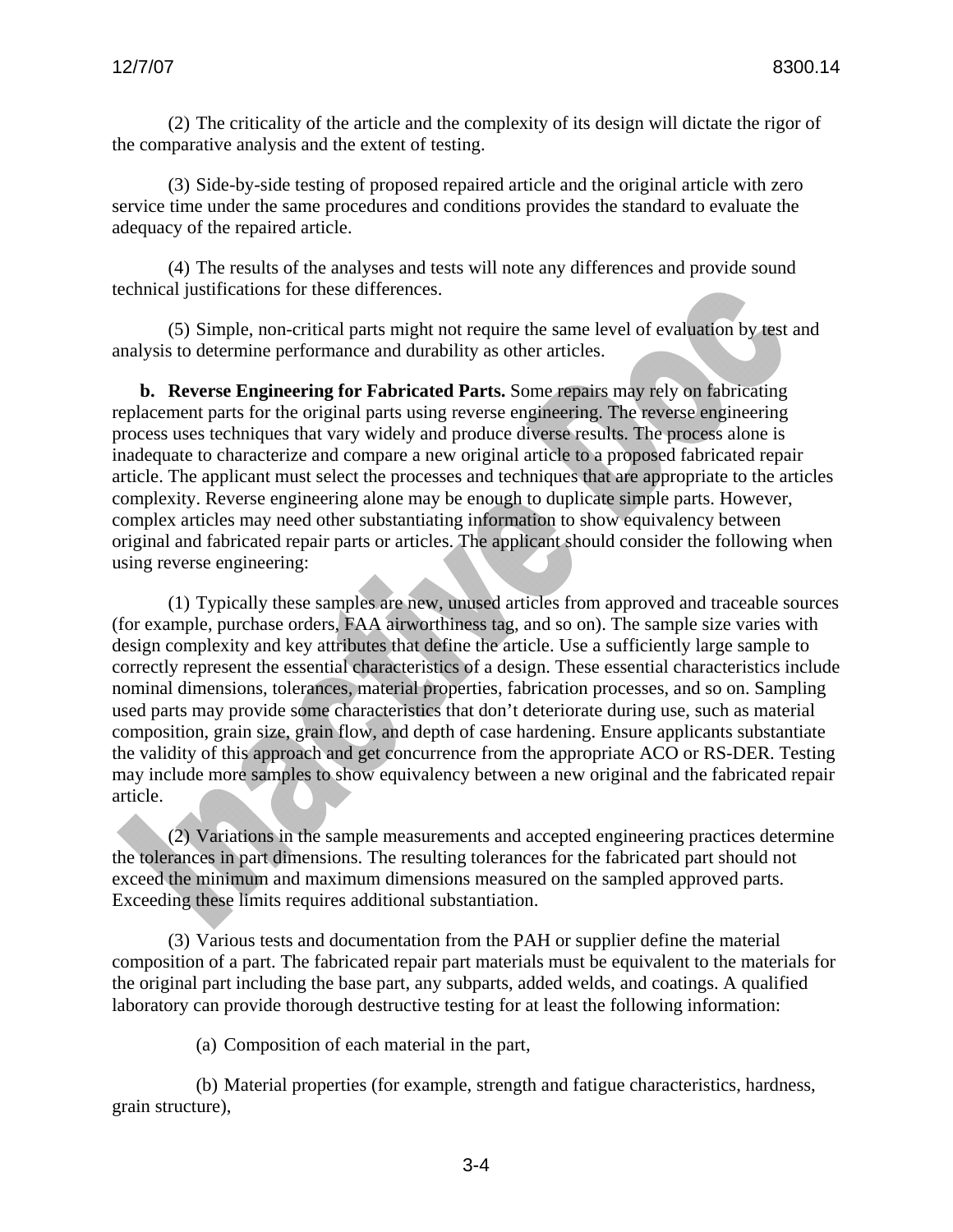(c) Form of material (for example, casting, forging, bar stock, sheet), and

(d) Use of special processes (for example, nitriding, heat treat, shot peening) and resulting effect on material properties.

(4) The mass properties of a part are often significant to its function and impact on the associated product. To assess the effects on the next higher assembly and product, the reverse engineering process compares these properties. This assessment accounts for weight differences between the proposed fabricated repair part and the original part to ensure the absence of detrimental effects. For example, a small weight increase in compressor blades can affect disc life.

**4. Approve or Disapprove Substantiating Data and Notify the FSDO/CMO/IFO.** After you find that the data is adequate to substantiate the repair specification and the repair is compliant with applicable airworthiness CFRs, notify the FSDO/CMO/IFO and return the data package to them. You must indicate your approval of the data by signing the repair specification (see chapter 2, paragraph 10). If the data is not adequate do not sign the repair specification. If the applicant does not provide or resolve the inadequacies, return the repair specification with a cover memorandum describing the inadequacies to the FSDO/CMO/IFO for resolution by the applicant.

**5. Management DERs (RS-DER) Involved in the Repair Specifications.** The ACO evaluates, appoints when qualified, and provides oversight of RS-DERs.

**a.** ACOs should review chapter 4, paragraphs 2 and 3 when evaluating persons who wish to be RS-DERs.

**b.** ACOs should remind appointed RS-DERs of any specific limitations of their designation.

**c.** ACOs should instruct every appointed RS-DER that repair specifications affecting critical parts must be coordinated with and signed by the ACO. The RS-DER can not sign the repair specification in lieu of the ACO.

**Note**: See FAA Order 8100.15, Organization Delegation Authorization Procedures, for information to allow this order to be used by those organizations and personnel that are properly authorized and qualified under the Organization Designation Authorization (ODA) Program.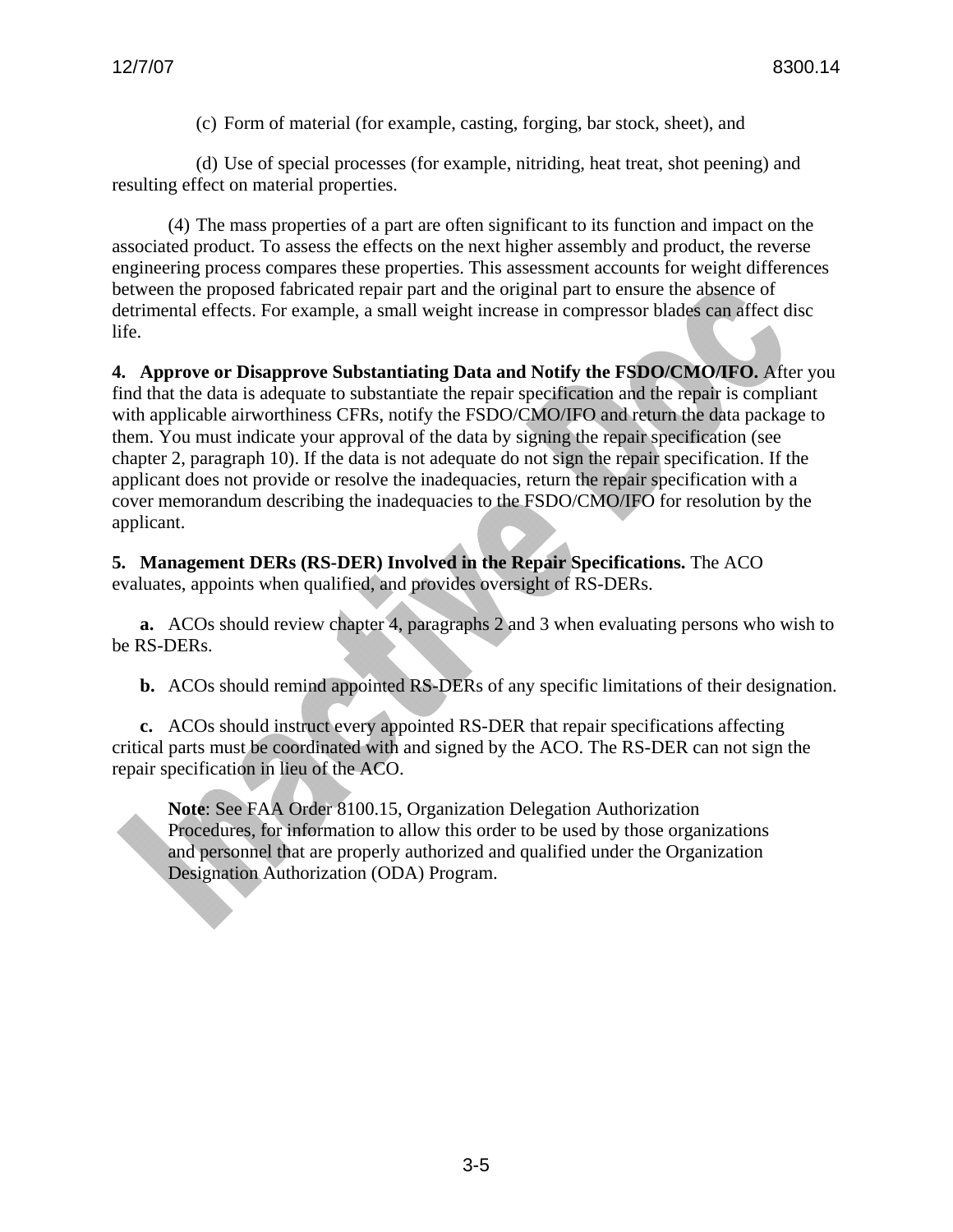### **Chapter 4. Designated Engineering Representatives**

**1. DER's Role in the Repair Specification Process.** The FAA has authority to approve repair specifications. DERs support the approval process with findings within their limitations. The FAA defines DER limitations in Order 8110.37, Designated Engineering Representative (DER) Guidance Handbook. A DER can be used in the following ways to support the development and approval of a repair specification:

**a.** Make findings to specific CFRs and approve data to support a repair specification.

**b.** When authorized as an RS-DER, evaluate compliance findings and data approval for all engineering aspects normally reserved for the ACO.

**2. Responsibilities of Special Authorization RS-DER.** When acting under official capacity for the FAA, the RS-DER is responsible for:

**a.** Evaluating repair specification to ensure the proposed repair returns the article to an airworthy condition.

**b.** Ensuring all CFRs applicable to the repair design have been listed and adequately substantiated including findings made by other DERs.

**c.** Ensuring other DERs are appropriately rated and have adequate experience.

**d.** Reviewing for adequacy FAA Form 8110-3, Statement of Compliance with the Federal Aviation Regulations, signed by other DERs as described in Order 8110.37.

**e.** Coordinating with the ACO to determine any tests the ACO chooses to witness or delegate to the RS-DER.

**f.** For those tests delegated by the ACO to the RS-DER to witness:

(1) Evaluating and approving test plans *except* when the proposed repair specification affects:

(a) Critical parts, or

(b) Any other repair the ACO determines they will evaluate.

(2) Coordinating and ensuring test article conformity is accomplished.

- (3) Witnessing tests.
- (4) Evaluating test results and making findings.

**g.** Signing the applicant's proposed repair specification prior to submittal to FSDO/CMO/IFO. The signature declares the engineering review is adequate and complete. It signifies that the repair specification meets all applicable CFRs and has been adequately substantiated. Signature by the RS-DER is not approval to use the repair specification but an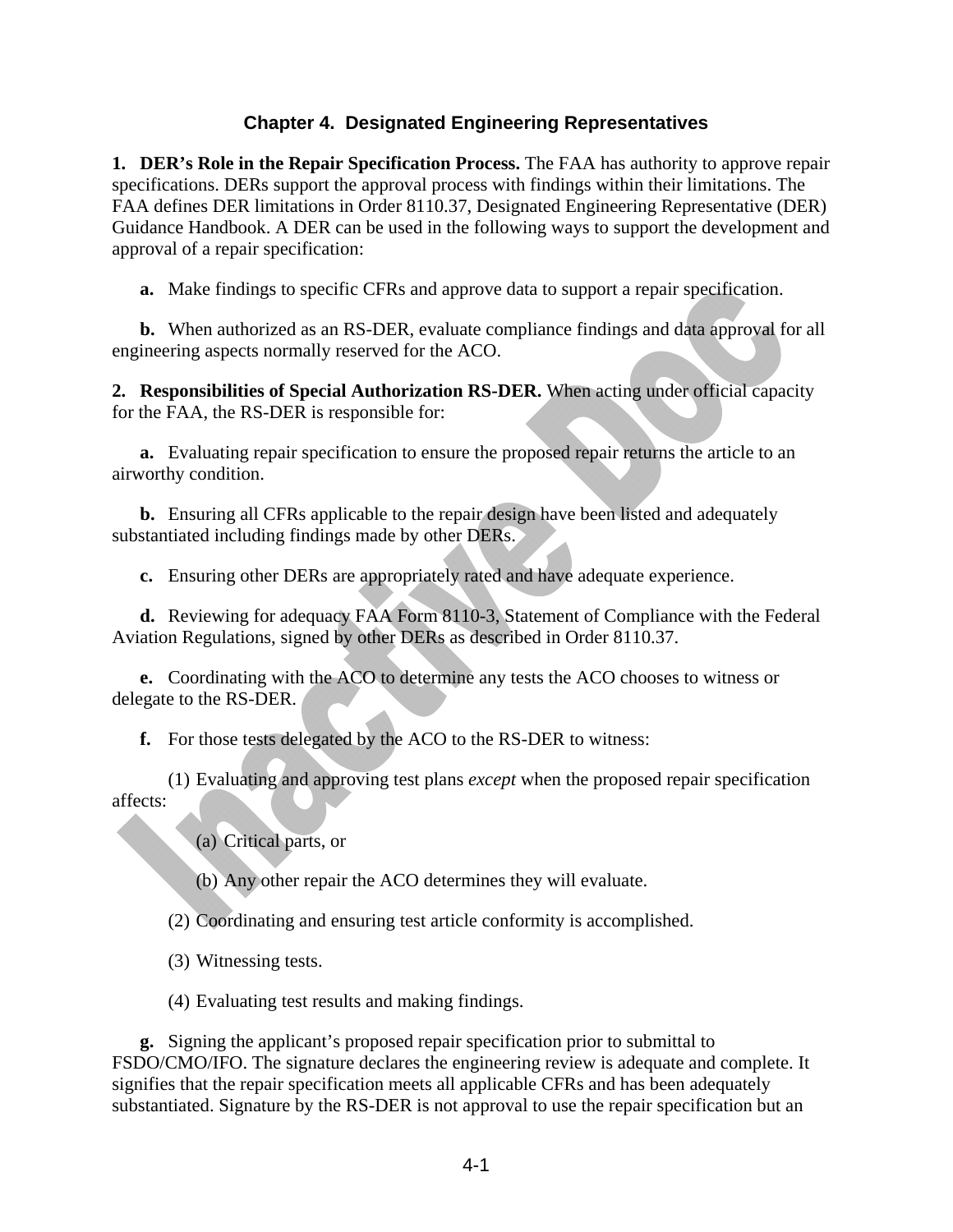approval of the engineering aspects of the specification. Authorization to use the repair specification comes from the FSDO/CMO/IFO only.

**h.** Acting as an advisor for repair specification technical issues between FAA and applicant. However the FSDO/CMO/IFO remains the focal point of contact and all communications are thru them.

**3. Qualifications of an RS-DERs.** In addition to the responsibilities in paragraph 2, the RS-DER must be qualified to perform the following duties and have the appropriate experience.

**a. Manage Substantiation Data.** The RS-DER has two basic functions. The first is to make sure the applicant identifies all CFRs applicable to the engineering aspects described in the repair specification. The second is to ensure the data used by the applicant to substantiate compliance to the applicable CFRs is adequate. The RS-DER takes on a role for the FAA similar to an FAA certification project manager. The RS-DER may use other DERs to approve data and make findings to the applicable CFRs. The RS-DER must determine that all DERs the applicant used to find compliance for the repair specification are properly authorized, competent, and reliable.

**b. Oversight Testing.** In general, RS-DERs will act for the ACO to review and approve test plans, coordinate test article conformity, witness tests, and evaluate and make findings on test results. For repair specifications that affect life-limited parts or critical parts the RS-DER can recommend for approval only test plans and test results.

**c. Coordination.** The RS-DER may prepare the minutes of FAA and applicant meetings, coordinate the minutes with the appropriately rated DE's and specialists and submit them to the FAA for concurrence. When appropriate, the RS-DER should draft conformity requests for test articles, coordinate them with the appropriately rated DERs and specialists and submit them to the FAA for review and conformity inspection.

**d. Specific Experience.** The RS-DER must have experience in repair design approvals and managing projects. Managing projects means the responsibility for ensuring all applicable CFRs for the repair have been identified, providing oversight of others developing substantiating data to show compliance to the CFRs, ensuring compliance issues resulting from overlap of engineering disciplines are successfully resolved, and being the primary contact with the FAA for all discussions/decisions on compliance issues for substantiating data. The ACO should consider the following experience levels when appointing a RS-DER:

(1) At least three years experience as a Special—Major Repair, or Special—Major Repair and Alteration DER.

(2) At least five years experience in at least one of the DER disciplines. Depending on experience, a DER may be limited to working on repair specifications for certain types of work (e.g., structures DER could do airframe repair specifications but not engine repair specifications).

### **4. Responsibilities of Special Authorization Major Repair DERs**.

**a.** The applicant can use DERs other than RS-DERs to support development of a repair specification if they are authorized as Special—Major Repair, or Special—Major Repair and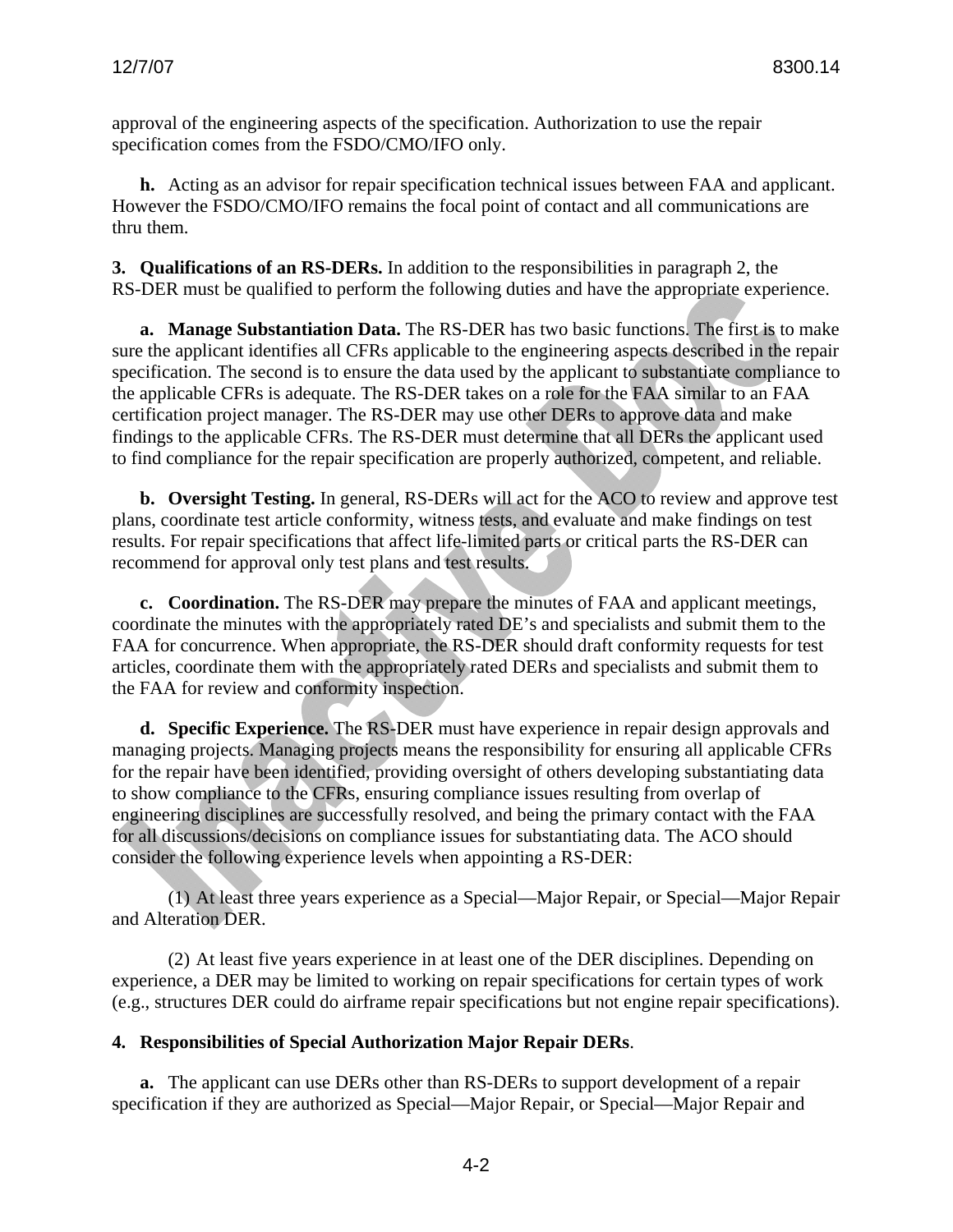Alteration. Unlike RS-DERs, these DERs are not responsible for managing all the data developed to substantiate the repair specification.

**b.** A Major Repair DER or Major Repair and Alteration DER is responsible only for the work they do for the particular aspect of the repair. For example, a DER contracted by the applicant to evaluate compliance to CFRs affecting structure would not have responsibility for electrical aspects of the repair.

**c.** If an RS-DER is involved in the development of the repair specification, the Special— Major Repair or Special—Major Repair and Alteration DER should coordinate and resolve all issues with the FAA through the RS-DER.

**d.** In general, the Special—Major Repair DER or Special—Major Repair and Alteration DER has the following responsibilities:

(1) Evaluating the repair specification to ensure the repair design results in a repair that returns the part or product to its airworthy condition prior to the damage for the aspect (e.g., structural, electrical, material, etc.) of the repair for which they are authorized.

(2) Ensuring all applicable CFRs for their rated discipline (e.g., structural, electrical, material, etc.) of the repair design have been listed and adequately substantiated.

(3) Witnessing tests when delegated by the ACO.

(4) Evaluating test results and make findings for the aspect (e.g., structural, electrical, material, etc.) of the repair design for which they are authorized.

(5) Completing Form 8110-3 for repairs in accordance with Order 8110.37.

**e.** Special—Major Repair or Special—Major Repair and Alteration DERs can not approve the repair specification and must not sign the title page (see chapter 2, paragraph 10). Only an RS-DER, a representative from the ACO, or a representative from the FSDO/CMO/IFO can sign the repair specification.

**5. DER's Role in Repairs Affecting Critical Parts.** An ACO must review all repair specifications affecting critical parts including repair specifications using the services of an RS-DER.

**a.** It's the applicant's responsibility to identify when the repair affects critical parts. If the applicant indicates critical parts are *not* affected, and the DER believes otherwise, the DER must notify the ACO. The ACO must then decide and notify the DER and the FSDO/CMO/IFO. If the ACO agrees with the DER's determination that the repair affects a critical part, the FSDO/CMO/IFO notifies the applicant. If the ACO determines the part isn't a critical part, the repair specification approval process continues.

**b.** A DER must not sign FAA Form 8110-3 in support of repair specifications that affect critical parts until the ACO has authorized the DER's participation.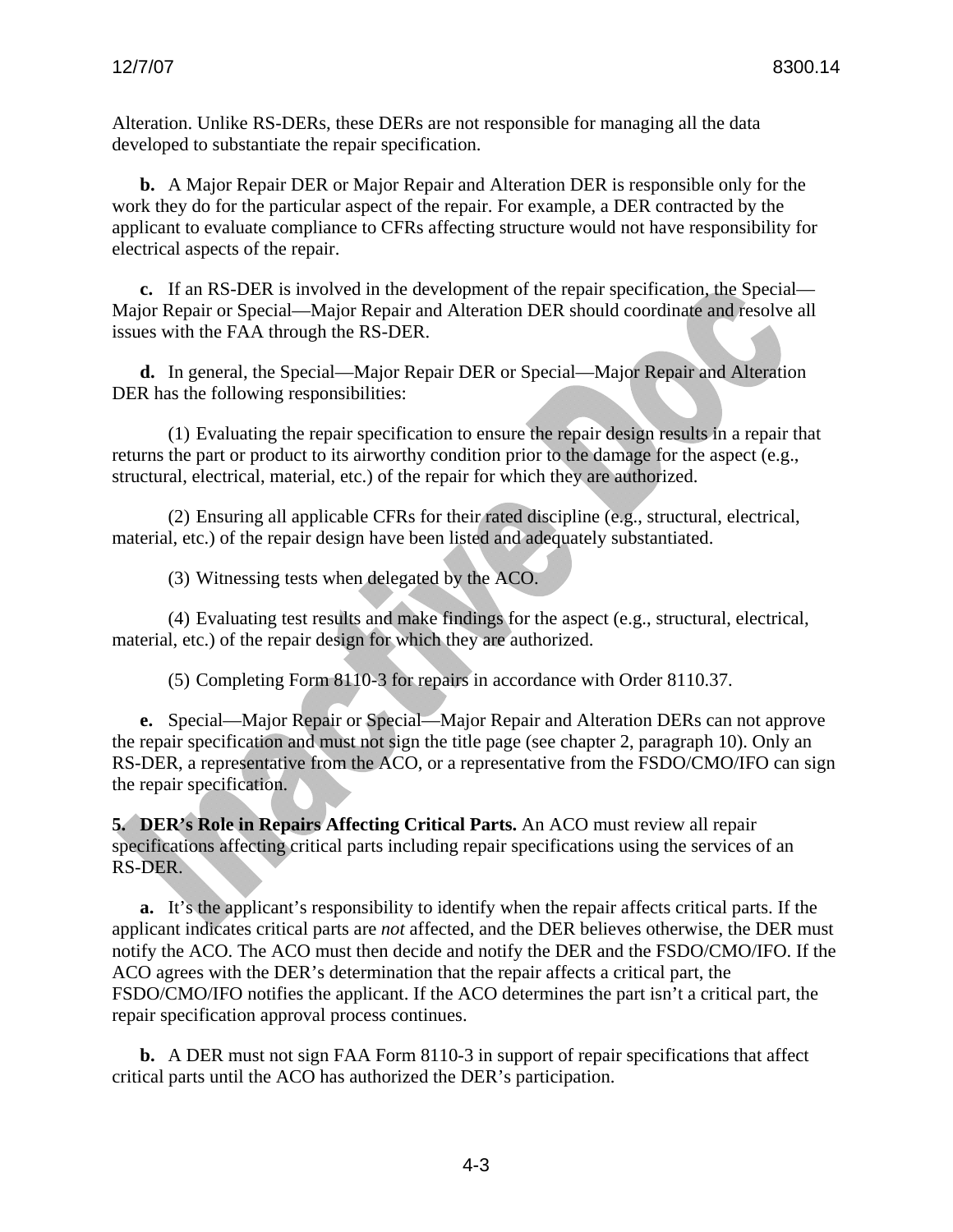#### **6. Approve or Disapprove Substantiating Data.**

**a. Review Approved Data.** The RS-DER must review all Form 8110-3s submitted by other DERs to determine that all necessary findings of compliance with applicable regulations have been made and that the data is adequate to meet the applicable regulations. The RS-DER can also submit Form 8110-3s to make findings to applicable regulations if appropriately rated for the particular discipline and authorized as a Special Major Repair, or Special—Major Repair and Alteration as explained in paragraph 4.

**b. Approving the Repair Specification.** After the RS-DER, finds the data is adequate to substantiate the repair design and the repair complies with applicable airworthiness CFRs, indicate this by signing the repair specification (see chapter 2, paragraph 10). The RS-DER does not sign Form 8110-3 to approve the repair specification as a whole. The RS-DER signs the title or signature page of the repair specification. If the data is not adequate do not sign the repair specification. The RS-DER can sign the repair specification only after the applicant has resolved all deficiencies.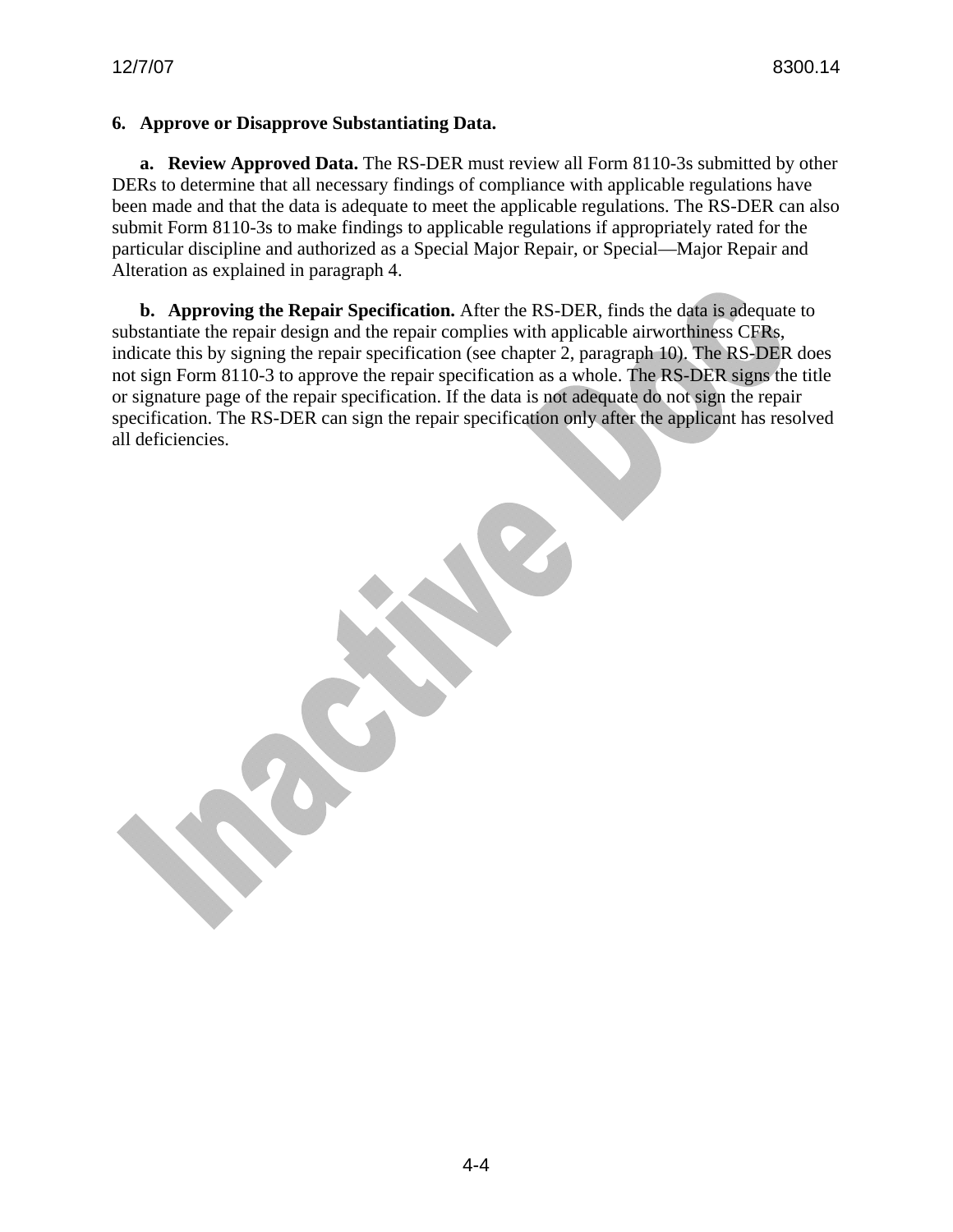# **Appendix A. Flowchart: Assess the Need for a Repair Specification**



**Applicant Responsibility**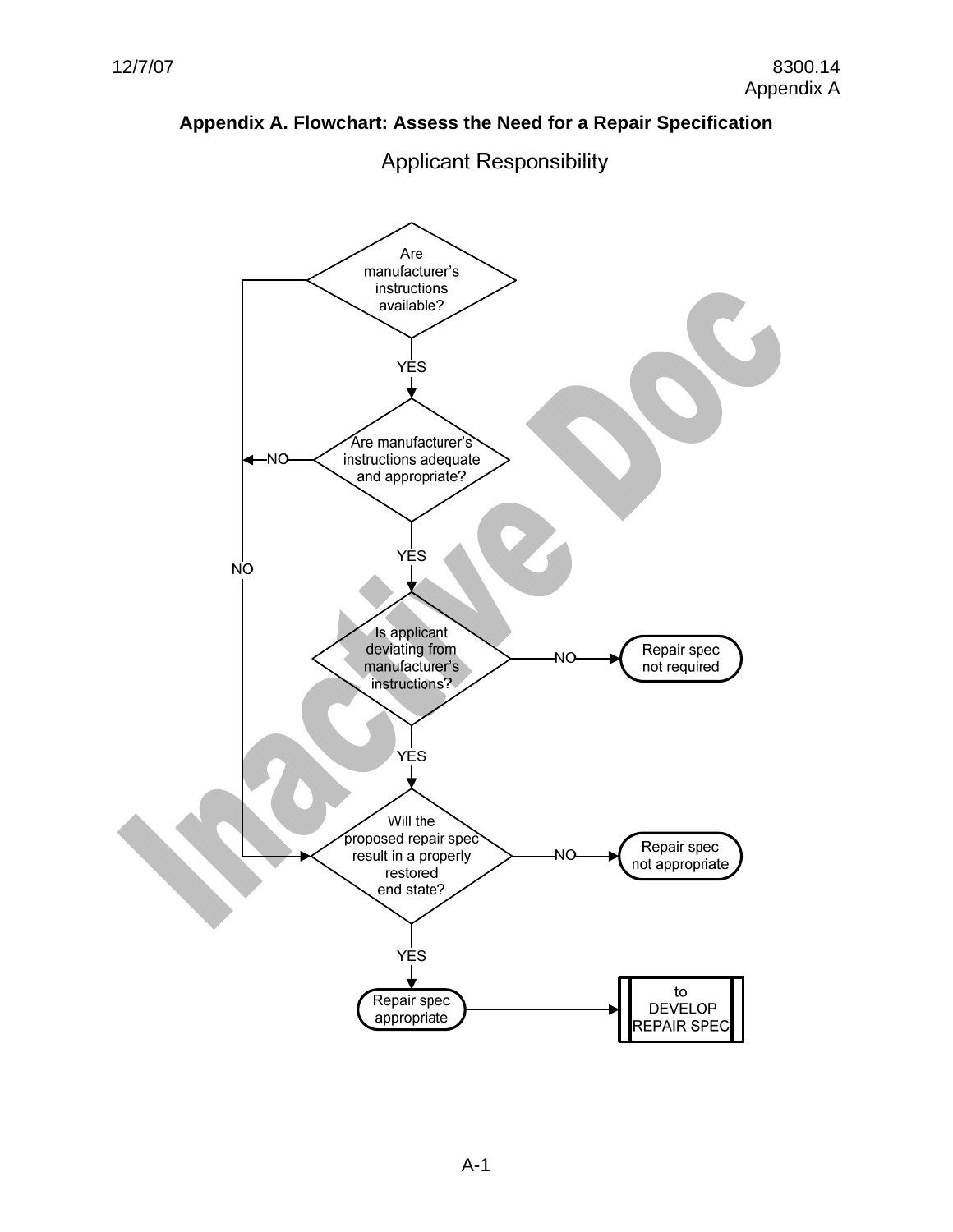# **Appendix B. Flowchart: Develop a Repair Specification**



**Applicant Responsibility**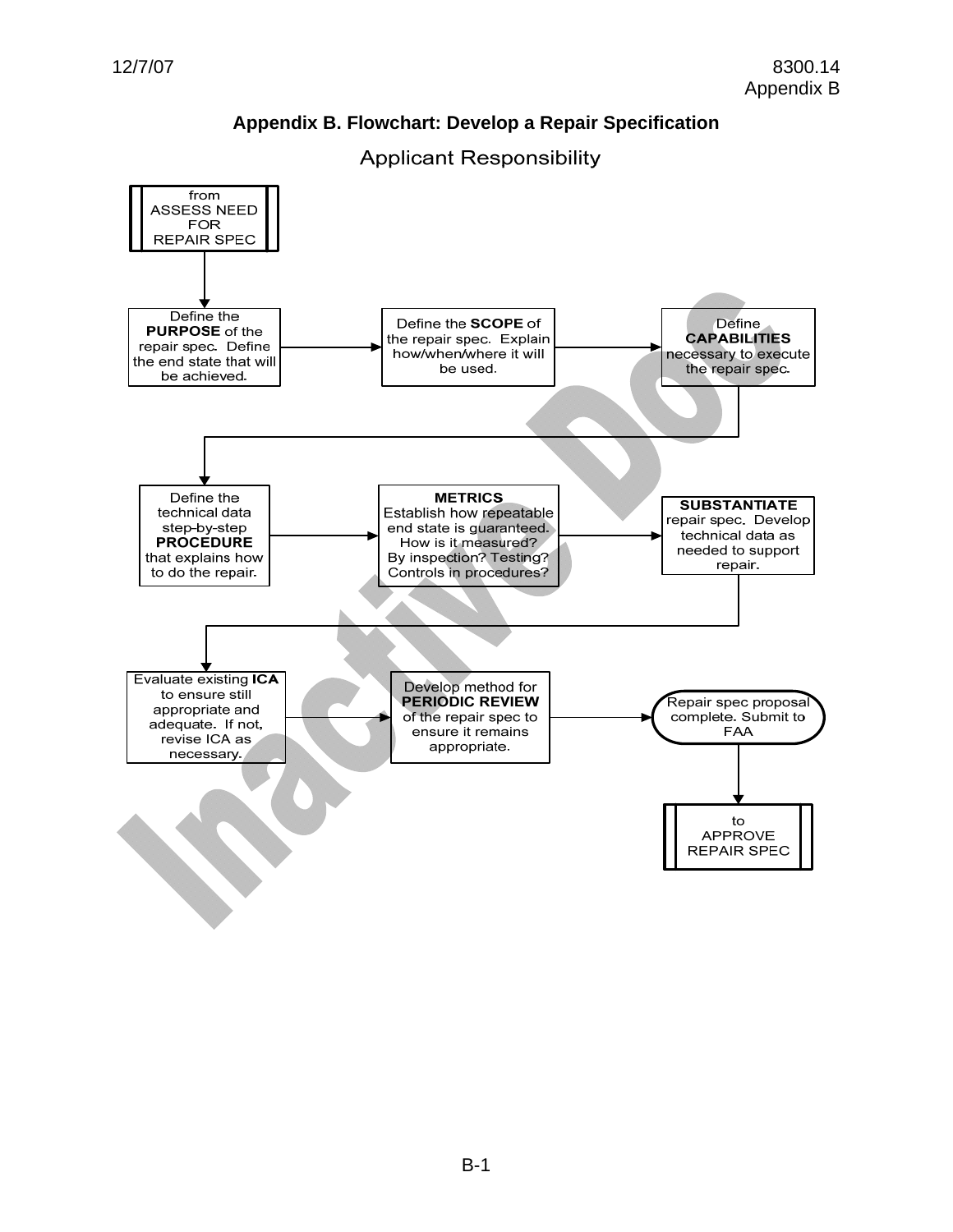

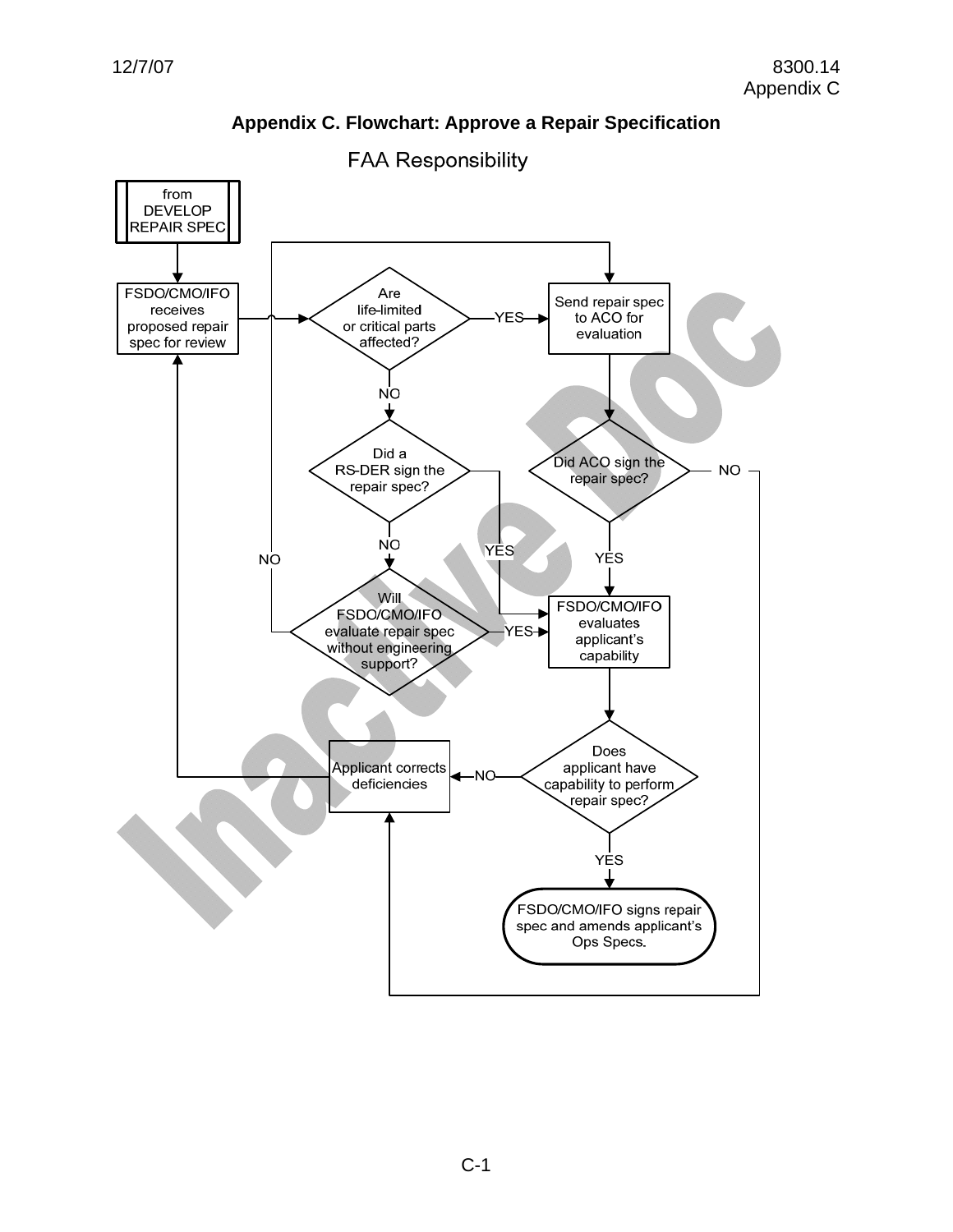# **Appendix D. Acronyms**

| <b>14 CFR</b> | Title 14 of the Code of Federal Regulations                  |  |  |
|---------------|--------------------------------------------------------------|--|--|
| <b>ACO</b>    | <b>Aircraft Certification Office</b>                         |  |  |
| AD            | <b>Airworthiness Directive</b>                               |  |  |
| ASI           | <b>Aviation Safety Inspector</b>                             |  |  |
| <b>CFR</b>    | Code of Federal Regulations                                  |  |  |
| <b>CMACO</b>  | Certificate Management ACO                                   |  |  |
| <b>COS</b>    | <b>Continued Operational Safety</b>                          |  |  |
| <b>CMO</b>    | <b>Certificate Management Office</b>                         |  |  |
| <b>CSTA</b>   | <b>Chief Scientific Technical Advisor</b>                    |  |  |
| DER           | Designated Engineering Representative                        |  |  |
| FAA           | <b>Federal Aviation Administration</b>                       |  |  |
| <b>FSDO</b>   | <b>Flight Standards District Office</b>                      |  |  |
| <b>ICA</b>    | <b>Instructions for Continued Airworthiness</b>              |  |  |
| <b>IFO</b>    | <b>International Field Office (Flight Standards Service)</b> |  |  |
| <b>IPC</b>    | <b>Illustrated Parts Catalog</b>                             |  |  |
| MRB           | <b>Material Review Board</b>                                 |  |  |
| <b>ODA</b>    | <b>Organization Designation Authorization</b>                |  |  |
| PAH           | <b>Production Approval Holder</b>                            |  |  |
| PC            | <b>Production Certificate</b>                                |  |  |
| PMA           | Parts Manufacturer Approval                                  |  |  |
| P/N           | <b>Part Number</b>                                           |  |  |
| <b>RS-DER</b> | Repair Specification—Designated Engineering Representative   |  |  |
| <b>SPAS</b>   | <b>Safety Performance Analysis System</b>                    |  |  |
| <b>STC</b>    | <b>Supplemental Type Certificate</b>                         |  |  |
| TC            | <b>Type Certificate</b>                                      |  |  |
| <b>TCDS</b>   | Type Certificate Data Sheet                                  |  |  |
| <b>TSO</b>    | <b>Technical Standard Order</b>                              |  |  |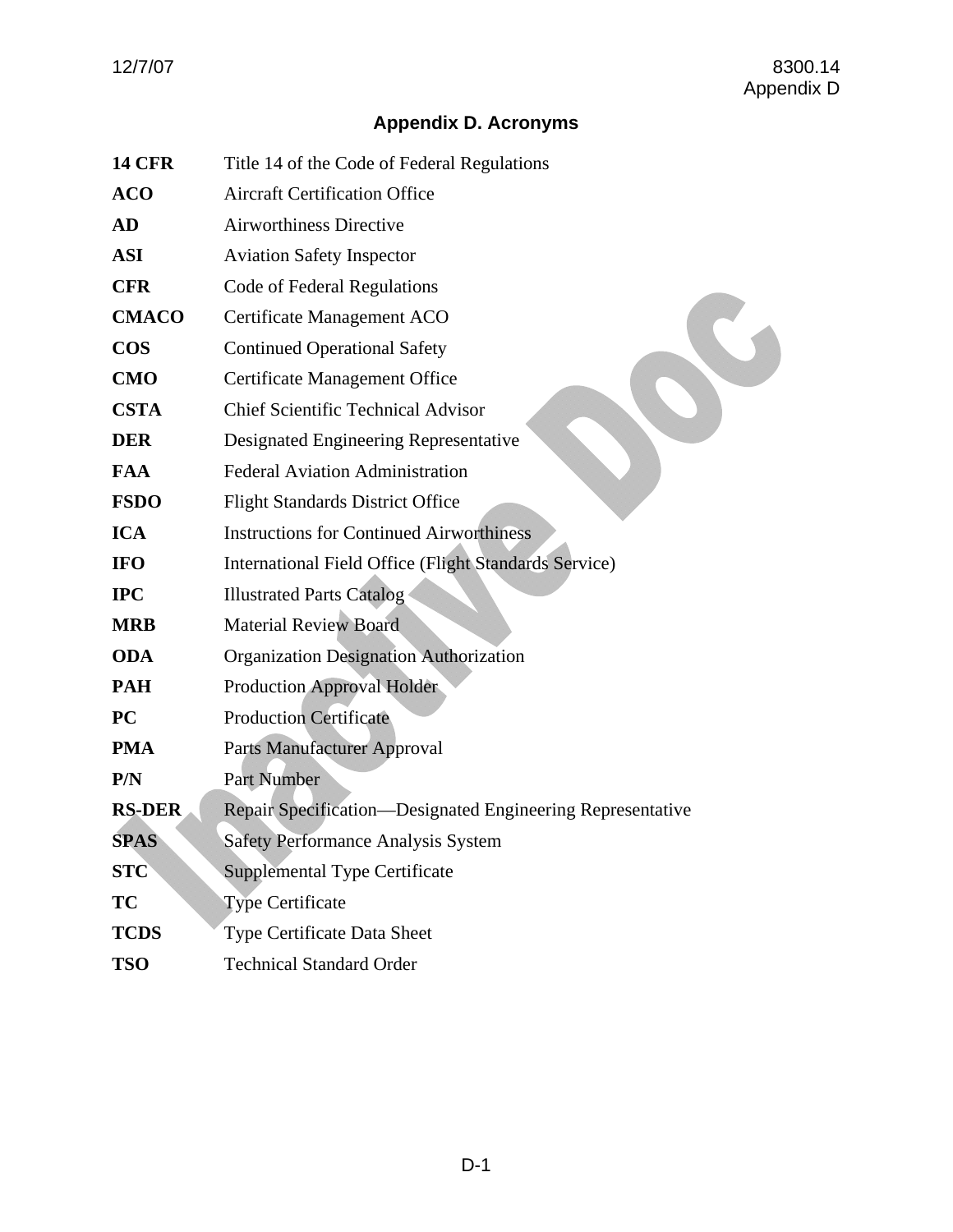# **Appendix E. Definitions and Terms**

When following procedures in this order, the following definitions and terms apply:

**Article,** means an aircraft, airframe, aircraft engine, propeller, appliance, or component part. See 14 CFR § 145.3.

**Approved Data,** technical and/or substantiating data that is approved by the FAA. See AC 120-77 or AC 43-210 for examples of approved data.

**Critical,** is a class of parts, appliances, characteristics, processes, maintenance procedures, or inspections where a failure, omission, or non-conformance may cause significant degradation of the airworthiness of a product during all phases of operation.

**Critical Part,** for the purpose of this document, means a part identified as life limited or critical by the design approval holder. Typically, such components include parts for which a replacement time, inspection interval, or related procedure is specified in the Airworthiness Limitations Section (ALS) of the manufacturer's maintenance manual or Instructions for Continued Airworthiness (ICA).

**Design Data,** is all drawings and specifications that show the part's configuration and all information on dimensions, tolerances, materials, processes, and procedures necessary to define all part characteristics. A master drawing list is the summary of these drawing and specifications. The design can also include the ALS of the ICA.

**Life-limited Part,** is a part with an established replacement time, inspection interval, or related procedure in the ALS as required by 14 CFR parts 23, 25, 27, and §§ 21.50, 29.1529, 31.82, 33.4, and 35.4.

**Metrics,** are a system of parameters or ways of quantitative and periodic assessment of a process that is to be measured, along with the procedures to carry out such measurement and the procedures for interpretation of the assessment. Metrics are usually specialized by the subject area, in which case they are valid only within a certain domain and cannot be directly interpreted outside it.

**Product,** is an aircraft, aircraft engine, or propeller. See 14 CFR § 21.1(b).

**Production Approval Holder (PAH),** is the holder of a production certificate, approved production inspection system, PMA, or TSO authorization. This person controls the design and quality of a product or part.

**Quality System,** is an organizational structure with responsibilities, procedures, processes, and resources that implements a management function to determine and enforce quality principles. A quality system encompasses quality assurance and quality control.

**Source Control Drawing,** is a drawing used to purchase controlled standard parts and/or materials. The purchase of materials from manufacturers other than those listed on the drawing is prohibited.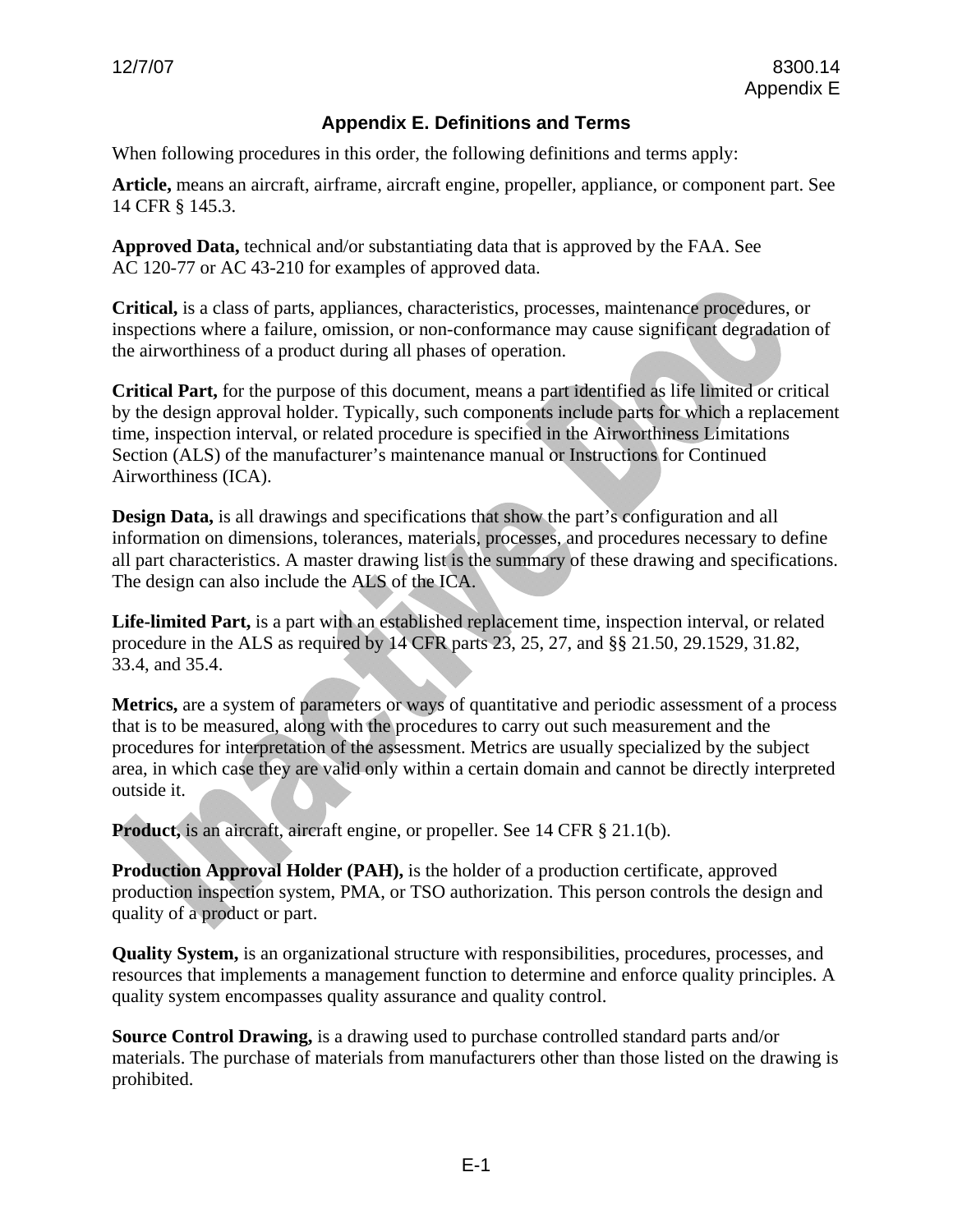**Safety Performance Analysis System (SPAS),** is the FAA's primary source of comprehensive, integrated safety information used by inspectors, analysts, and managers in developing and adjusting field surveillance, investigation, and other oversight programs.

**Substantiating Data,** technical data used to show that an article complies with the applicable airworthiness standards (e.g., part 25 or 33).

**Supplier,** is any person or organization contracted to provide aviation products, parts, appliances, materials, or services to the manufacturer of a product or associated components.

**Technical Data,** drawings and specifications needed to define the configuration and design features of a particular article, repair, or alteration. Typically, this includes information on materials, dimensions, and processes necessary to define structural strength, any required airworthiness limitations, and any data necessary to determine the airworthiness, noise characteristics, fuel venting, and exhaust emissions (as applicable) of the altered or repaired aircraft. Technical data, includes test data and engineering analyses and other engineering information, such as engineering handbooks or approved military or industry specifications. It also includes the step-by-step procedures or work instructions associated with the repair and may include operational and service experience, maintenance and alteration experience, reliability data, and other documented factual information that can be shown to be directly applicable to the airworthiness of the article.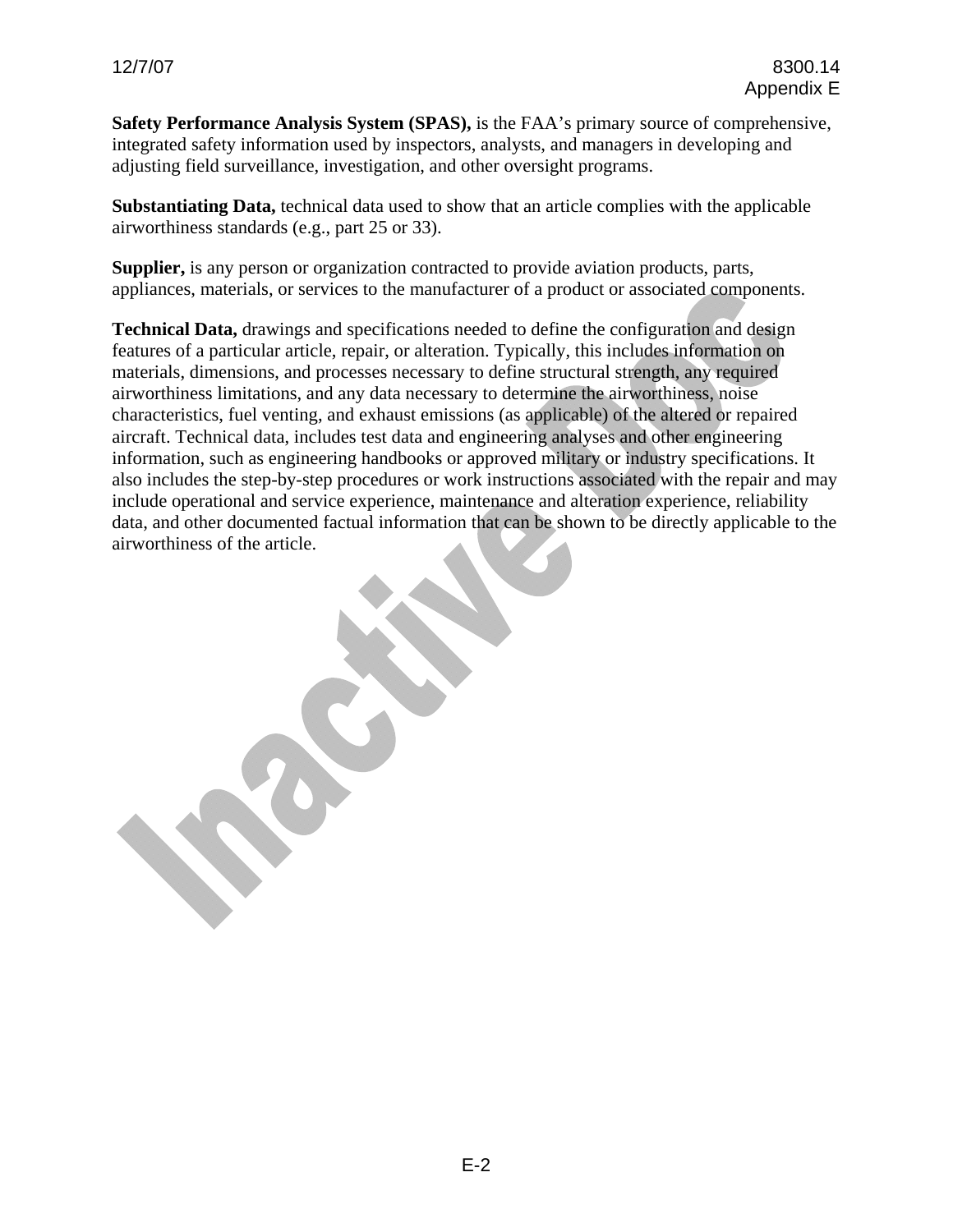## **Appendix F. Sample Title/Signature Page**

Specification Name and/or Control Number (Assigned by Applicant)] [Revision Number and Revision Date]

This repair specification is approved for use only by the organization identified below when acceptance is indicated by appropriately authorized signatures and when authorized by Operations Specifications.

> [Company Name] [Address]

[FAA Certificate Number and Ratings]

I certify that the repair described in this document will restore the aircraft or aircraft component, as applicable, to an airworthy condition.

\_\_\_\_\_\_\_\_\_\_\_\_\_\_\_\_\_\_\_\_\_\_\_\_\_\_\_\_\_\_\_\_\_\_\_\_\_\_\_\_\_\_\_\_\_\_ Date: \_\_\_\_\_\_\_\_\_\_\_\_

\_\_\_\_\_\_\_\_\_\_\_\_\_\_\_\_\_\_\_\_\_\_\_\_\_\_\_\_\_\_\_\_\_\_\_\_\_\_\_\_\_\_\_\_\_\_\_\_\_\_\_\_\_\_\_\_\_\_\_\_\_\_\_\_\_

Signature—Certificate Holder's Authorized Representative

Printed Name and Title—Certificate Holder's Authorized Representative

I find the data are adequate to substantiate the repair design and the repair is compliant with applicable airworthiness CFRs.

 $\Box$  Date:

ACO/RS-DER Signature

Office ID/RS-DER ID Number: \_\_\_\_\_\_\_\_\_\_\_\_\_\_\_\_\_\_\_

The repair described in this document was found to comply with the applicable airworthiness requirements and is acceptable for use by the organization identified above when authorized by Operations Specifications.

 $Date:$ 

FSDO/CMO/IFO ASI Signature

Office ID:

**Changes to the Repair Specification.** The FAA must authorize any change to the repair specification before the applicant implements the change. The repair specification holder must submit all substantiating data to support the proposed change." Minor changes that do not differ appreciably from the previously authorized data and having no bearing on safety are permitted provided the FSDO/CMO/IFO is notified of the change.

**Fabricating Parts for Use in a Repair.** Persons who want to fabricate parts under a repair specification need to establish a quality control system for making those parts. Parts fabricated under a repair specification are to be consumed within the repair and can not be sold independent of the repair. Parts sold independent of the repair must be approved and manufactured in accordance with 14 CFR § 21.303.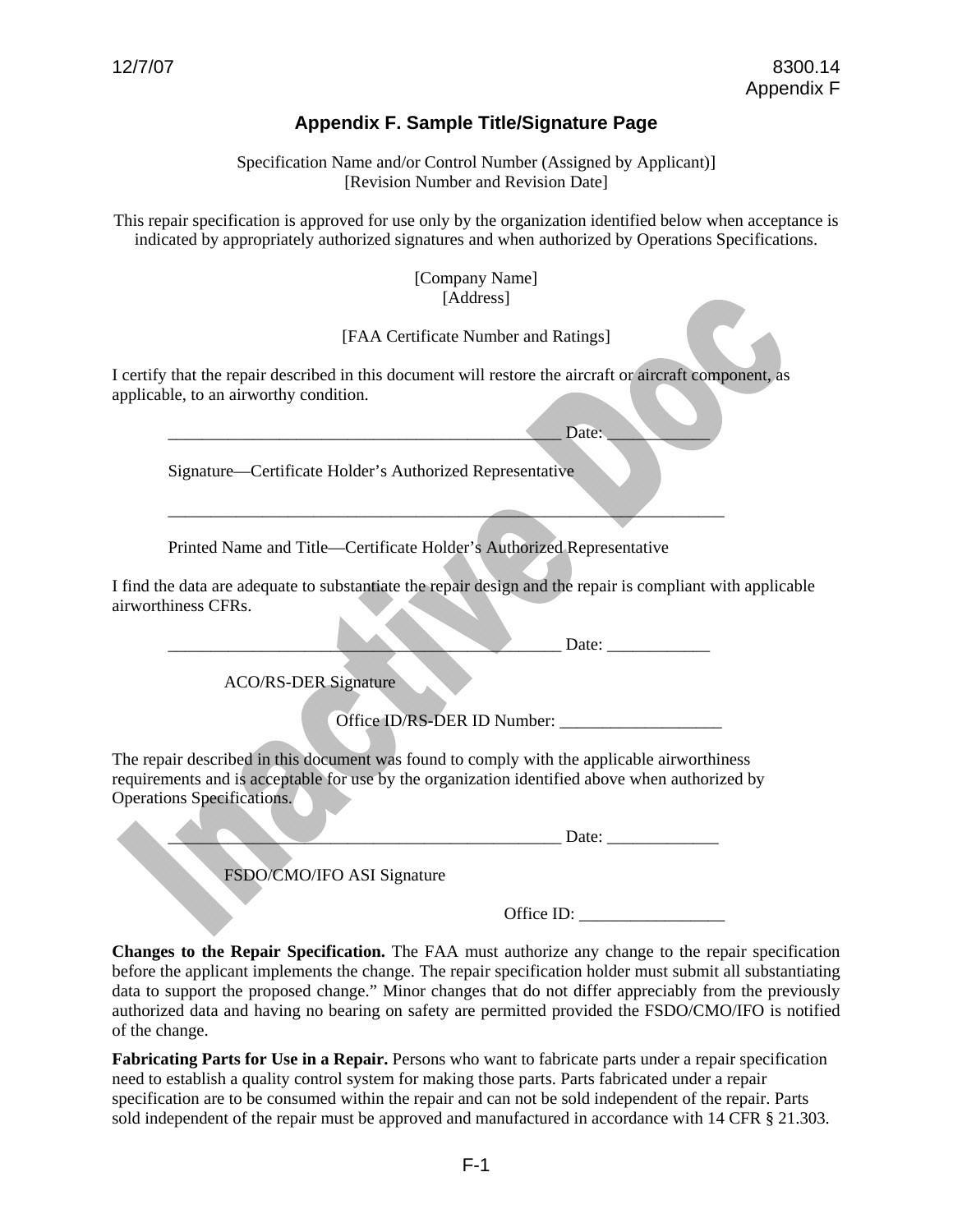# **Appendix G. Related Publications**

**1. Code of Federal Regulations (CFR).** You can get copies of 14 CFR sections from the Superintendent of Documents, Government Printing Office, P.O. Box 37154, Pittsburgh, PA 15250-7954. Telephone (202) 512-1800; fax (202) 512-2250. You can also get copies online at [www.gpoaccess.gov/cfr/.](http://www.gpoaccess.gov/cfr/)

**2. FAA Orders.** You can get copies of the following orders from the FAA's Flight Standards Information Management System (FSIMS) http://fsims.gov.

**a.** Order 8100.5, Aircraft Certification Service Mission, Responsibilities, Relationships, and Programs.

**b.** Order 8100.8, Designee Management Handbook.

**c.** Order 8110.4, Type Certification.

**d.** Order 8110.37, Designated Engineering Representative (DER) handbook.

**e.** Order 8120.2, Production Approval and Certificate Management Procedures.

**3. FAA Advisory Circulars (AC).** You can get copies of the following orders from the FAA's Regulatory and Guidance Library (RGL) at [www.airweb.faa.gov/rgl](http://www.airweb.faa.gov/rgl).

**a.** AC 43-18, Fabricating Aircraft Parts by Maintenance Personnel.

**b.** AC 43-210, Standardized Procedures for Requesting Field Approval of Data, Major Alterations, and Repairs.

**c.** AC 120-77, Maintenance and Alteration Data.

**4. U.S. Military Documents.** Order copies of MIL-STD-1916, DOD Preferred Methods for Acceptance of Product, dated April 1, 1996, from the Department of Defense Single Stock Point, Subscription Services Desk, Building 4D, 700 Robbins Avenue, Philadelphia, PA 19111-5098. Telephone (215) 697-2179, fax (215) 697-1462. You can also order copies online at [http://dodssp.daps.dla.mil/.](http://dodssp.daps.dla.mil/)

#### **5. American National Standards Institute (ANSI) and American Society for Quality**

**(ASQ).** Order copies of ANSI/ASQC Z1.9-2003, Sampling Procedures and Tables for Inspection by Variables for Percent Nonconforming, dated December 18, 2003, from the American Society for Quality, 600 North Plankinton Avenue, Milwaukee, WI 53203. Telephone (414) 272-8575, fax (414) 272-1734. You can also order copies online at [www.asq.org.](http://www.asq.org/)